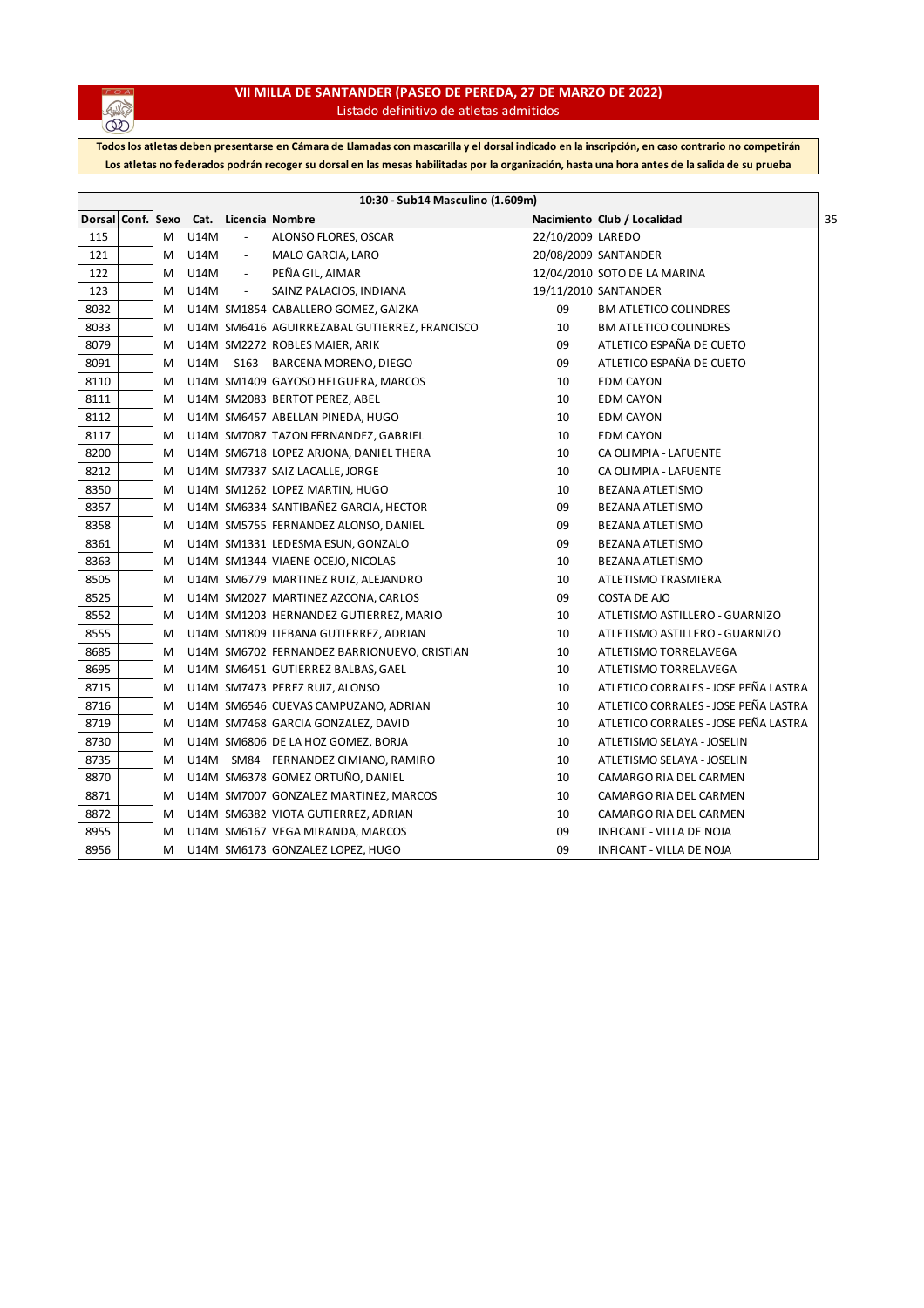|                                        |   |      |                          | 10:40 y 10:45 - Sub14 Femenino (1.609m) / 2 SERIES |                    |                                      |    |
|----------------------------------------|---|------|--------------------------|----------------------------------------------------|--------------------|--------------------------------------|----|
| Dorsal Conf. Sexo Cat. Licencia Nombre |   |      |                          |                                                    |                    | Nacimiento Club / Localidad          |    |
|                                        |   |      |                          | 10:40 - Final A (Provisional)                      |                    |                                      | 32 |
| 8060                                   | F |      |                          | U14F SM2242 GUTIERREZ DEL CORTIJO CLERIGO, CARMEN  | 09                 | ATLETICO ESPAÑA DE CUETO             |    |
| 8069                                   | F |      |                          | U14F SM5869 SIRAGE EDDINE KARAFLI, RANIA           | 09                 | ATLETICO ESPAÑA DE CUETO             |    |
| 8071                                   | F |      |                          | U14F SM6744 MELGAREJO ORTIZ, SARA                  | 09                 | ATLETICO ESPAÑA DE CUETO             |    |
| 8073                                   | F |      |                          | U14F SM6305 HERRERA ABARCA, JIMENA                 | 09                 | ATLETICO ESPAÑA DE CUETO             |    |
| 8127                                   | F |      |                          | U14F SM6480 ANSOTEGUI TORRE, LUCIA                 | 10                 | <b>EDM CAYON</b>                     |    |
| 8219                                   | F |      |                          | U14F SM6684 MORENO BLANCO, CARMEN                  | 10                 | CA OLIMPIA - LAFUENTE                |    |
| 8331                                   | F | U14F |                          | SM495 GOMEZ SAINZ EZQUERRA, LAURA                  | 09                 | PIELAGOS                             |    |
| 8375                                   | F | U14F |                          | SM35 SETIEN MANZANERA, SOFIA                       | 09                 | BEZANA ATLETISMO                     |    |
| 8377                                   | F |      |                          | U14F SM1349 FERNANDEZ ELICES, ANA                  | 09                 | BEZANA ATLETISMO                     |    |
| 8380                                   | F |      |                          |                                                    | 09                 |                                      |    |
|                                        |   |      |                          | U14F SM1376 CASTILLO FERNANDEZ, LUCIA              |                    | BEZANA ATLETISMO                     |    |
| 8381                                   | F |      |                          | U14F SM1704 FERNANDEZ ARREBA, MARIA                | 09                 | BEZANA ATLETISMO                     |    |
| 8384                                   | F |      |                          | U14F SM6337 DIAZ-OBREGON CORDOBES, ERIKA           | 10                 | BEZANA ATLETISMO                     |    |
| 8385                                   | F |      |                          | U14F SM6818 CALLEJA GARCIA, JIMENA                 | 09                 | BEZANA ATLETISMO                     |    |
| 8387                                   | F |      |                          | U14F SM6328 ALVARO ALVAREZ, SOFIA                  | 10                 | BEZANA ATLETISMO                     |    |
| 8391                                   | F | U14F |                          | SM16 VALLINA FLORES, IRIS                          | 09                 | BEZANA ATLETISMO                     |    |
| 8392                                   | F |      |                          | U14F SM5845 FUENTES POLANCO, MARINA                | 09                 | BEZANA ATLETISMO                     |    |
| 8526                                   | F |      |                          | U14F SM2031 MARTINEZ AZCONA, ESTELA                | 09                 | COSTA DE AJO                         |    |
| 8527                                   | F |      |                          | U14F SM2030 MARTINEZ AZCONA, CRISTINA              | 09                 | COSTA DE AJO                         |    |
| 8528                                   | F |      |                          | U14F SM1280 HOZ BARRERA, IZARA                     | 09                 | COSTA DE AJO                         |    |
| 8529                                   | F |      |                          | U14F SM6924 LLAMA LAVIN, MARTA                     | 09                 | COSTA DE AJO                         |    |
| 8530                                   | F |      |                          | U14F SM6291 ALONSO LOPEZ, JULIA                    | 09                 | COSTA DE AJO                         |    |
| 8531                                   | F |      |                          | U14F SM6885 ARGOITIA IGUAL, ADRIANA                | 09                 | COSTA DE AJO                         |    |
| 8687                                   | F |      |                          | U14F SM5860 LINARES MATEU, DEVA                    | 09                 | ATLETISMO TORRELAVEGA                |    |
| 8732                                   | F |      |                          | U14F SM1543 PILA RUIZ, CAYETANA                    | 10                 | ATLETISMO SELAYA - JOSELIN           |    |
| 8734                                   | F |      |                          | U14F SM1274 DIEGO PELAYO, JESSICA                  | 09                 | ATLETISMO SELAYA - JOSELIN           |    |
| 8750                                   | F |      |                          | U14F SM2082 RODEÑO DIAZ, DANIELA                   | 09                 | ATLETICO MENICENSE                   |    |
| 8850                                   | F |      |                          | U14F SM1994 AMIGO ARCE, LUCIA                      | 09                 | CAMARGO RIA DEL CARMEN               |    |
| 8854                                   | F |      |                          | U14F SM5719 CADAVIECO DULANTO, MIRANDA             | 09                 | CAMARGO RIA DEL CARMEN               |    |
| 8858                                   | F |      |                          | U14F SM5722 FRANCISCO ALVARO, NURIA                | 09                 | CAMARGO RIA DEL CARMEN               |    |
| 8859                                   | F |      |                          | U14F SM6613 HERRERA CONTRERAS, DANIELA             | 10                 | CAMARGO RIA DEL CARMEN               |    |
| 8862                                   | F |      |                          | U14F SM6471 LOPEZ GREGORIO, IRENE                  | 09                 | CAMARGO RIA DEL CARMEN               |    |
| 8925                                   | F |      |                          |                                                    | 10                 | ATLETICO POLANCO                     |    |
|                                        |   |      |                          | U14F SM6647 ZABALA GUTIERREZ, NEREA                |                    |                                      |    |
|                                        |   |      |                          | 10:45 - Final B (Provisional)                      |                    |                                      | 32 |
| 124                                    | F | U14F | $\overline{\phantom{a}}$ | OLANDA GONZALEZ, LAURA                             | 11/08/2010 POLANCO |                                      |    |
| 8034                                   | F |      |                          | U14F SM6452 RUIZ LOPEZ, AMAIA                      | 10                 | <b>BM ATLETICO COLINDRES</b>         |    |
| 8061                                   | F |      |                          | U14F SM1641 LABAT FERNANDEZ, ANA                   | 10                 | ATLETICO ESPAÑA DE CUETO             |    |
| 8062                                   | F |      |                          | U14F SM1244 GONZALEZ ESTEBAN, PAOLA                | 10                 | ATLETICO ESPAÑA DE CUETO             |    |
| 8064                                   | F |      |                          | U14F SM7464 PASCUAL RUIZ, SARA                     | 10                 | ATLETICO ESPAÑA DE CUETO             |    |
| 8066                                   | F |      |                          | U14F SM6302 CANTERO REIGADAS, LETICIA              | 10                 | ATLETICO ESPAÑA DE CUETO             |    |
| 8107                                   | F |      |                          | U14F SM2280 ACEBAL PRIETO, ALESSIA                 | 10                 | <b>EDM CAYON</b>                     |    |
| 8123                                   | F |      |                          | U14F SM6872 VILLATE GILSANZ, MARTINA               | 10                 | <b>EDM CAYON</b>                     |    |
| 8125                                   | F |      |                          | U14F SM6454 RODRIGUEZ HERRERO, SARA                | 10                 | EDM CAYON                            |    |
| 8128                                   | F |      |                          | U14F SM6481 ANSOTEGUI TORRE, INES                  | 10                 | <b>EDM CAYON</b>                     |    |
| 8129                                   | F |      |                          | U14F SM6474 NUÑEZ ALONSO, LUCIA                    | 10                 | <b>EDM CAYON</b>                     |    |
| 8173                                   | F |      |                          | U14F SM7561 DE LA PEÑA VIÑAS, LOLA                 | 10                 | ATLETICO LAREDO - CAMPING LAREDO     |    |
| 8174                                   | F |      |                          | U14F SM7154 DE LA TORRE BUSTILLO, LUCIA            | 10                 | ATLETICO LAREDO - CAMPING LAREDO     |    |
| 8181                                   | F |      |                          | U14F SM1872 ZORRILLA DIZ, AITANA                   | 10                 | ATLETICO LAREDO - CAMPING LAREDO     |    |
| 8206                                   | F |      |                          | U14F SM2251 SAN EMETERIO ECHEVARRIA, AITANA        | 10                 | CA OLIMPIA - LAFUENTE                |    |
| 8210                                   | F |      |                          | U14F SM2253 ALVAREZ MUNIVRANA, LEIRE               | 10                 | CA OLIMPIA - LAFUENTE                |    |
| 8329                                   | F |      |                          | U14F SM2068 MAYORDOMO LOPEZ, NOA                   | 10                 | PIELAGOS                             |    |
| 8333                                   | F |      |                          | U14F SM2052 CAMUS ORTIZ, IRENE                     | 10                 | PIELAGOS                             |    |
| 8334                                   | F |      |                          | U14F SM2054 CAMUS ORTIZ, CELIA                     | 10                 | PIELAGOS                             |    |
| 8386                                   | F |      |                          | U14F SM7444 PEREZ GOMEZ, DANIELA                   | 10                 | BEZANA ATLETISMO                     |    |
| 8477                                   | F |      |                          | U14F SM1844 GUTIERREZ RUIZ, CECILIA                | 10                 | REINOSA RUNNING                      |    |
| 8508                                   | F |      |                          | U14F SM1235 PALAZUELOS GARCIA, IRENE               | 10                 | ATLETISMO TRASMIERA                  |    |
| 8509                                   | F |      |                          | U14F SM6323 SANZ PLACHTA, MAYA                     | 10                 | ATLETISMO TRASMIERA                  |    |
|                                        |   |      |                          |                                                    |                    |                                      |    |
| 8513                                   | F |      |                          | U14F SM1232 GARCIA GUTIERREZ, CAROLINA             | 10                 | ATLETISMO TRASMIERA                  |    |
| 8650                                   | F |      |                          | U14F SM6609 PEREZ LAVIN, ALBA                      | 10                 | ATLETISMO TORRELAVEGA                |    |
| 8721                                   | F |      |                          | U14F SM6543 GONZALEZ URQUIJO, ESTELA               | 10                 | ATLETICO CORRALES - JOSE PEÑA LASTRA |    |
| 8731                                   | F |      |                          | U14F SM6417 GOMEZ CARDABA, CARLOTA                 | 10                 | ATLETISMO SELAYA - JOSELIN           |    |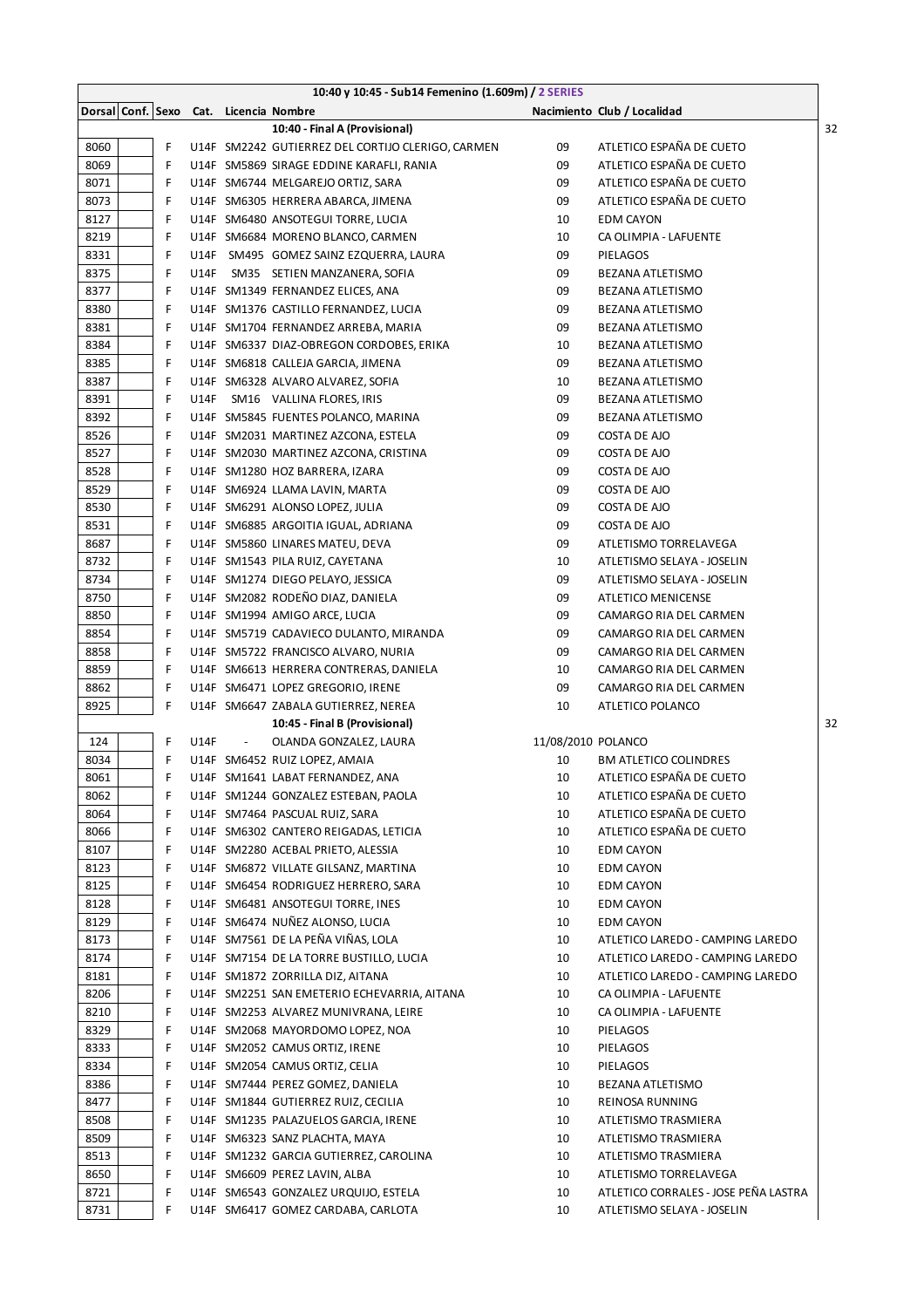| 8733 |  | <b>U14F</b> | SM83 | RUIZ GONZALEZ, IMILCE               | 10 | ATLETISMO SELAYA - JOSELIN |
|------|--|-------------|------|-------------------------------------|----|----------------------------|
| 8864 |  |             |      | U14F SM7519 SAIZ MENENDEZ, SOFIA    | 10 | CAMARGO RIA DEL CARMEN     |
| 8865 |  |             |      | U14F SM7192 SALAS REVUELTA, MANUELA | 10 | CAMARGO RIA DEL CARMEN     |
| 8867 |  |             |      | U14F SM6909 SOLANA RUIZ, VALERIA    | 10 | CAMARGO RIA DEL CARMEN     |
| 8959 |  | <b>U14F</b> |      | SM478 GARCIA CUETO, GEMA            | 10 | INFICANT - VILLA DE NOJA   |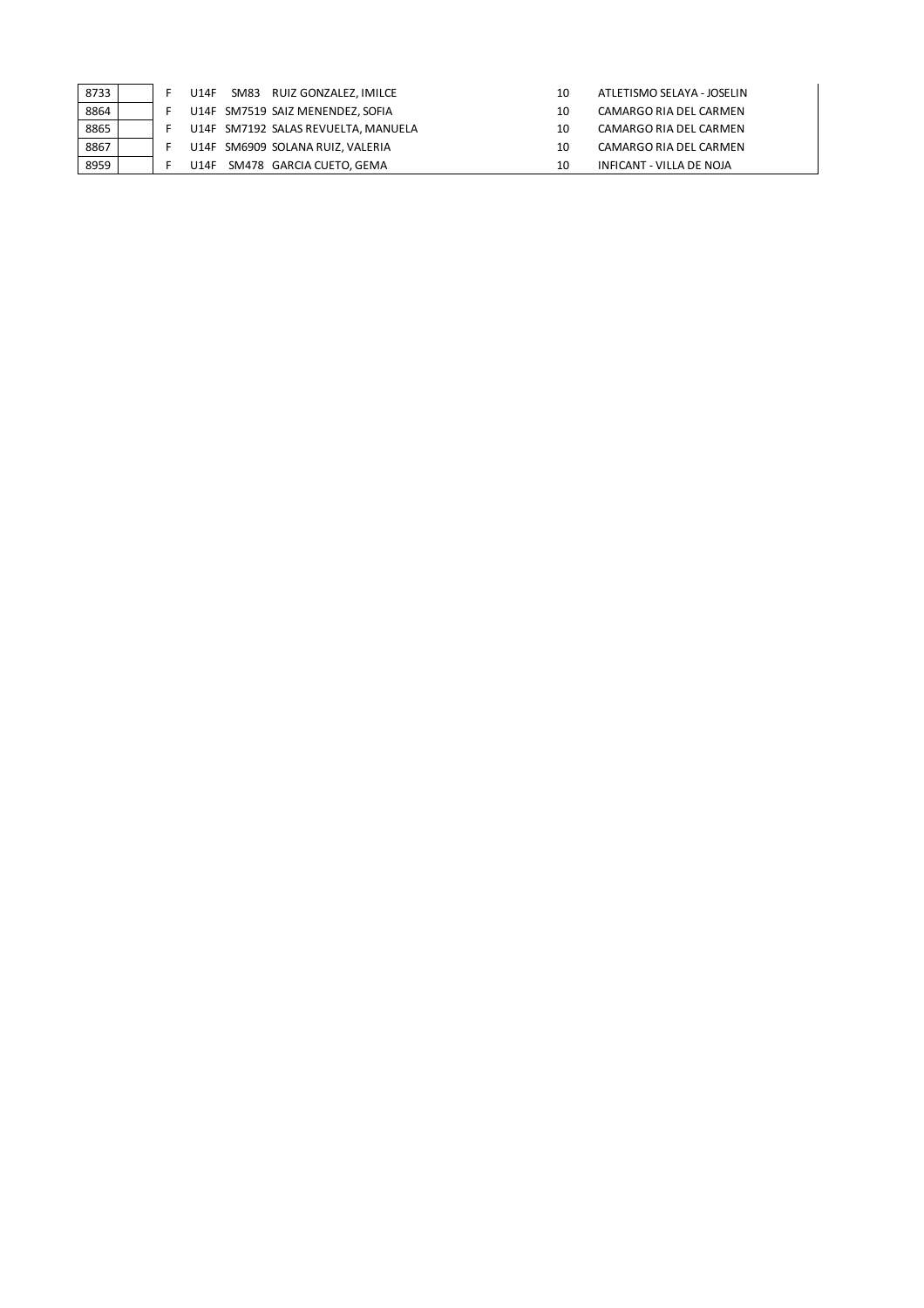|      | 10:50 - Sub16 Masculino (1.609m) |   |             |                                        |                                         |    |                                  |  |  |
|------|----------------------------------|---|-------------|----------------------------------------|-----------------------------------------|----|----------------------------------|--|--|
|      |                                  |   |             | Dorsal Conf. Sexo Cat. Licencia Nombre |                                         |    | Nacimiento Club / Localidad      |  |  |
| 125  |                                  | M | <b>U16M</b> | $\overline{\phantom{a}}$               | SAN EMETERIO PEREZ DE FONTECHA, IGNACIO |    | 08/03/2007 SANTANDER             |  |  |
| 9112 |                                  | м |             |                                        | U16M S340 FERNANDEZ GUTIERREZ, BELTRAN  | 08 | <b>EDM CAYON</b>                 |  |  |
| 9171 |                                  | м |             |                                        | U16M SM5401 FERNANDEZ RUEDA, ALVARO     | 08 | ATLETICO LAREDO - CAMPING LAREDO |  |  |
| 9173 |                                  | м |             |                                        | U16M SM4840 LIRON CAVADAS, MANUEL       | 07 | ATLETICO LAREDO - CAMPING LAREDO |  |  |
| 9256 |                                  | м |             |                                        | U16M SM7110 SOLANA DE CASTRO, ALVARO    | 08 | CARCOBA - RIBAMONTAN AL MAR      |  |  |
| 9257 |                                  | м |             |                                        | U16M SM7113 REUS RUIZ, MIGUEL           | 08 | CARCOBA - RIBAMONTAN AL MAR      |  |  |
| 9258 |                                  | м |             |                                        | U16M SM1889 VIDAL LEMES, LUIS           | 07 | CARCOBA - RIBAMONTAN AL MAR      |  |  |
| 9259 |                                  | M |             |                                        | U16M SM1895 VIDAL LEMES, ANDRES         | 07 | CARCOBA - RIBAMONTAN AL MAR      |  |  |
| 9300 |                                  | м |             |                                        | U16M SM1869 ABASCAL RUIZ, AARON         | 08 | <b>PIELAGOS</b>                  |  |  |
| 9362 |                                  | м |             |                                        | U16M S191 SANTIBAÑEZ GARCIA, MARCOS     | 07 | BEZANA ATLETISMO                 |  |  |
| 9364 |                                  | м |             |                                        | U16M SM5260 VELARDE RUIZ, SAMUEL        | 08 | <b>BEZANA ATLETISMO</b>          |  |  |
| 9477 |                                  | м |             |                                        | U16M SM4523 CAYON ALONSO, VICTOR        | 08 | REINOSA RUNNING                  |  |  |
| 9478 |                                  | м |             |                                        | U16M SM5578 RODRIGUEZ HERNANDEZ, ALVARO | 08 | <b>REINOSA RUNNING</b>           |  |  |
| 9506 |                                  | м | U16M        |                                        | S337 ALVAREZ RUBIO, DANIEL              | 08 | ATLETISMO TRASMIERA              |  |  |
| 9525 |                                  | м | U16M        |                                        | S305 GOMEZ CABRILLO, PAULINO            | 08 | COSTA DE AJO                     |  |  |
| 9554 |                                  | м |             |                                        | U16M SM5872 GONZALEZ OSORIO, BRYAN      | 08 | ATLETISMO ASTILLERO - GUARNIZO   |  |  |
| 9650 |                                  | м |             |                                        | U16M SM7383 CANTARERO BARREDA, MIGUEL   | 08 | ATLETISMO TORRELAVEGA            |  |  |
| 9652 |                                  | м |             |                                        | U16M S194 CAMPO TOYOS, IZAN             | 07 | ATLETISMO TORRELAVEGA            |  |  |
| 9697 |                                  | м |             |                                        | U16M SM5600 POO ORTIZ, MARIO            | 08 | ATLETISMO TORRELAVEGA            |  |  |
| 9714 |                                  | м |             |                                        | U16M S254 VEGA BARQUIN, MIGUEL          | 08 | ATLETISMO TORRELAVEGA            |  |  |
| 9759 |                                  | м |             |                                        | U16M SM5923 DE LA MEDIA GARCIA, MARCOS  | 08 | <b>ATLETICO MENICENSE</b>        |  |  |
| 9873 |                                  | м |             |                                        | U16M S152 FRIAS CASTILLO, IKER          | 07 | CAMARGO RIA DEL CARMEN           |  |  |
| 9877 |                                  | м |             |                                        | U16M SM5265 HOYOS RUBIN, AGERU          | 08 | CAMARGO RIA DEL CARMEN           |  |  |
| 9884 |                                  | м |             |                                        | U16M S162 VALLE PUERTA, JAVIER          | 07 | CAMARGO RIA DEL CARMEN           |  |  |
| 9885 |                                  | м |             |                                        | U16M SM5271 VILLA CACHO, BRUNO          | 08 | CAMARGO RIA DEL CARMEN           |  |  |
| 9921 |                                  | м | U16M        |                                        | SM1 NORIEGA GARCIA, DIEGO               | 08 | ATLETICO POLANCO                 |  |  |
| 9922 |                                  | м | U16M        |                                        | SM2 GONZALEZ BERASATEGUI, DANIEL        | 08 | ATLETICO POLANCO                 |  |  |
| 9958 |                                  | м | U16M        |                                        | S212 GIL VALLECILLO, ASIER              | 07 | INFICANT - VILLA DE NOJA         |  |  |
| 9959 |                                  | м |             |                                        | U16M SM5792 GUTIERREZ MAGADAN, AIMAR    | 08 | <b>INFICANT - VILLA DE NOJA</b>  |  |  |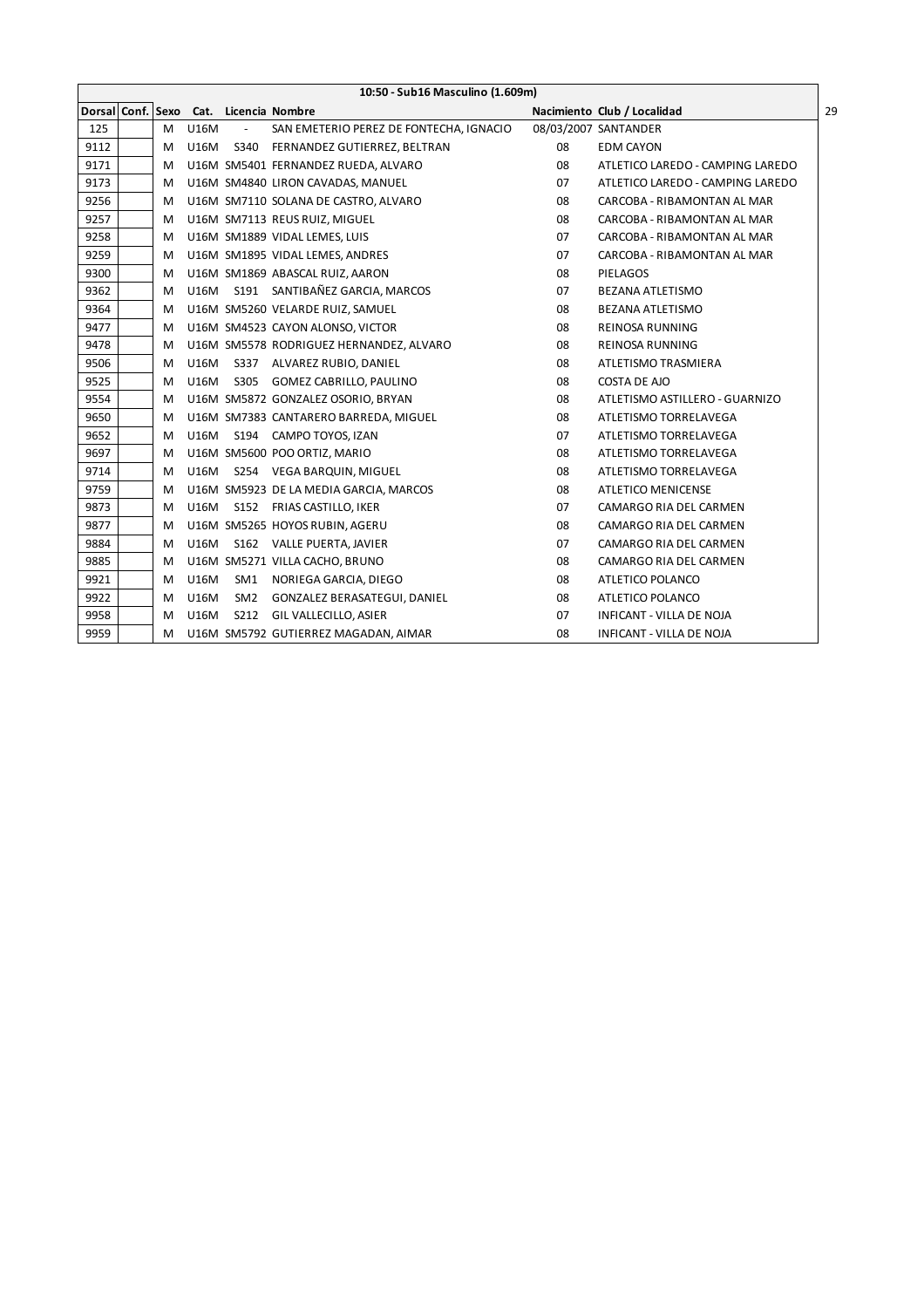|      |   |             |                          | 11:00 - Sub16 Femenino (1.609m)        |                     |                                      |
|------|---|-------------|--------------------------|----------------------------------------|---------------------|--------------------------------------|
|      |   |             |                          | Dorsal Conf. Sexo Cat. Licencia Nombre |                     | Nacimiento Club / Localidad          |
| 131  | F | U16F        | $\overline{\phantom{a}}$ | BERZANSKYTE BERZANSKYTE, SAULE         | 29/07/2008 PIELAGOS |                                      |
| 132  | F | U16F        | $\sim$                   | VALDES MEDIAVILLA, AITANA              |                     | 03/11/2007 SANTANDER                 |
| 9030 | F | U16F        |                          | S241 COLSA AGUIRREBURUALDE, HELENA     | 07                  | <b>BM ATLETICO COLINDRES</b>         |
| 9031 | F |             |                          | U16F SM5829 ABASCAL RUEDA, CARMEN      | 08                  | <b>BM ATLETICO COLINDRES</b>         |
| 9035 | F |             |                          | U16F SM5403 DELGADO SANTIUSTE, BEATRIZ | 08                  | <b>BM ATLETICO COLINDRES</b>         |
| 9036 | F |             |                          | U16F SM6412 ORTIZ SAN ROMAN, ESTELA    | 07                  | <b>BM ATLETICO COLINDRES</b>         |
| 9084 | F |             |                          | U16F SM5367 MORALES GONZALEZ, SOFIA    | 07                  | ATLETICO ESPAÑA DE CUETO             |
| 9097 | F |             |                          | U16F SM1289 CABO LOPEZ, LAURA          | 08                  | ATLETICO ESPAÑA DE CUETO             |
| 9099 | F |             |                          | U16F SM5662 SAN JOSE MOLINERO, LAURA   | 08                  | ATLETICO ESPAÑA DE CUETO             |
| 9113 | F | <b>U16F</b> |                          | S247 LOPEZ REVUELTA, SARA              | 07                  | <b>EDM CAYON</b>                     |
| 9218 | F |             |                          | U16F SM7433 QUINTANA CEBALLOS, MARINA  | 08                  | CA OLIMPIA - LAFUENTE                |
| 9357 | F |             |                          | U16F SM6336 MONTOYA GARCIA, ALBA       | 08                  | <b>BEZANA ATLETISMO</b>              |
| 9446 | F |             |                          | U16F SM1458 CULLA FERNANDEZ, REBECA    | 08                  | ATLETICO CASTRO                      |
| 9526 | F | <b>U16F</b> |                          | S6701 ZURRO VILLAFRUELA, ALEJANDRA     | 08                  | <b>COSTA DE AJO</b>                  |
| 9553 | F |             |                          | U16F SM1806 LAVIN MESONES, DANIELA     | 08                  | ATLETISMO ASTILLERO - GUARNIZO       |
| 9651 | F | <b>U16F</b> |                          | S338 MARCOS CABALLERO, REBECA          | 08                  | ATLETISMO TORRELAVEGA                |
| 9679 | F | <b>U16F</b> | S315                     | GARCIA FERNANDEZ, PAULA                | 08                  | ATLETISMO TORRELAVEGA                |
| 9680 | F | <b>U16F</b> |                          | S196 ESTALAYO LOPES, CARLA             | 07                  | ATLETISMO TORRELAVEGA                |
| 9720 | F |             |                          | U16F SM7457 CABELLO CAMPUZANO, CARLA   | 08                  | ATLETICO CORRALES - JOSE PEÑA LASTRA |
| 9722 | F | <b>U16F</b> |                          | S184 VUELTA IZQUIERDO, CARLOTA         | 07                  | ATLETICO CORRALES - JOSE PEÑA LASTRA |
| 9724 | F |             |                          | U16F SM5106 GONZALEZ URQUIJO, TANIA    | 07                  | ATLETICO CORRALES - JOSE PEÑA LASTRA |
| 9730 | F | <b>U16F</b> |                          | S141 GOMEZ CARDABA, CLAUDIA            | 07                  | ATLETISMO SELAYA - JOSELIN           |
| 9732 | F | <b>U16F</b> |                          | S138 COBO MARTIN, SARA                 | 07                  | ATLETISMO SELAYA - JOSELIN           |
| 9860 | F |             |                          | U16F SM5327 LASTRA GRACIA, MARIA       | 07                  | CAMARGO RIA DEL CARMEN               |
| 9863 | F |             |                          | U16F SM6438 LOMBARDO PEREZ, JUDITH     | 07                  | CAMARGO RIA DEL CARMEN               |
| 9955 | F |             |                          | U16F SM6007 CANAL GORDALIZA, JULIA     | 07                  | INFICANT - VILLA DE NOJA             |
| 9956 | F |             |                          | U16F SM5301 BARCENA HERNANDEZ, ANDREA  | 08                  | <b>INFICANT - VILLA DE NOJA</b>      |
| 9957 | F |             |                          | U16F SM6156 ORTIZ PASTOR, LUCIA        | 07                  | <b>INFICANT - VILLA DE NOJA</b>      |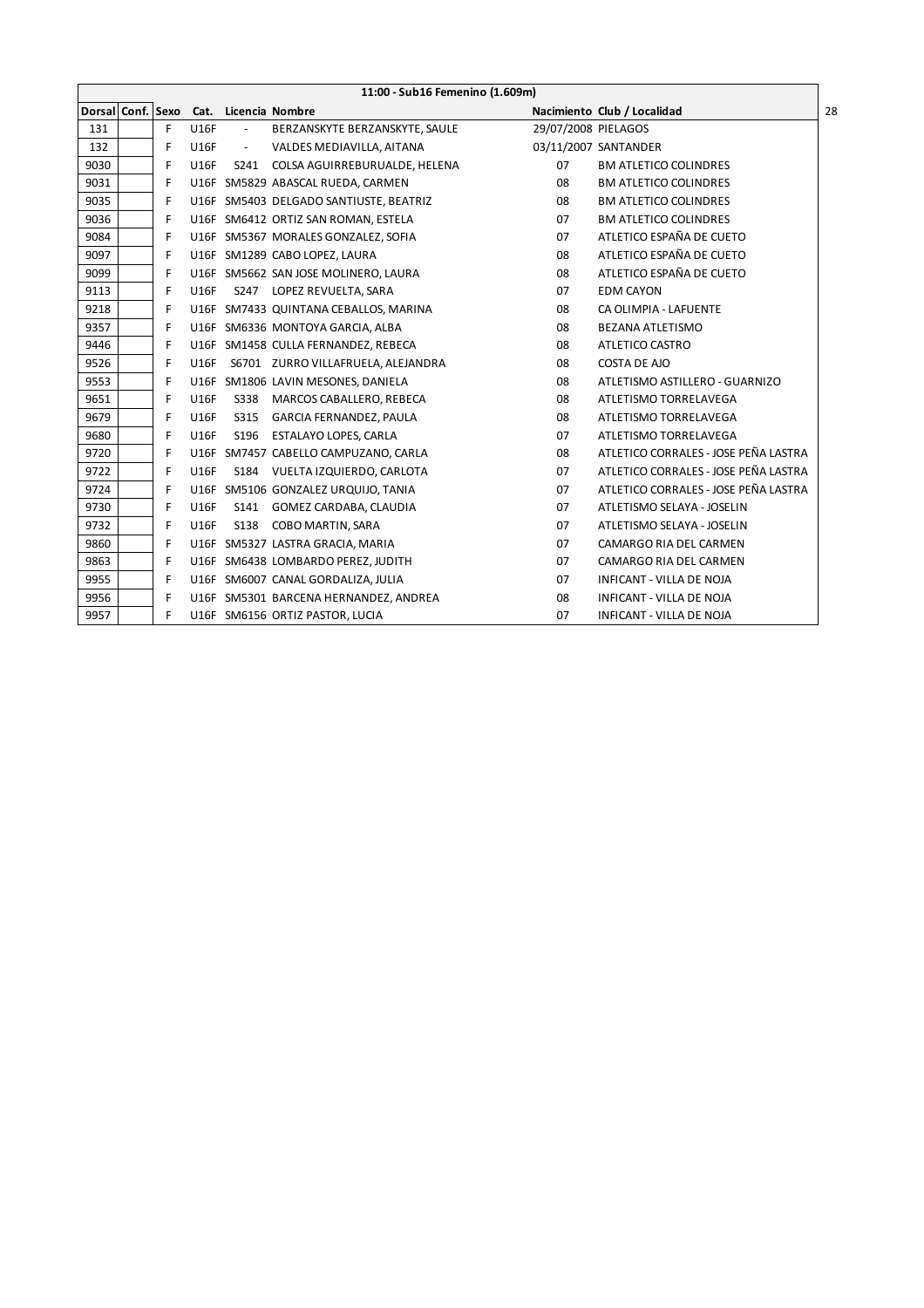|                   |   |             |      | 11:10 - Sub18 Masculino (1.609m)        |    |                                  |    |
|-------------------|---|-------------|------|-----------------------------------------|----|----------------------------------|----|
| Dorsal Conf. Sexo |   |             |      | Cat. Licencia Nombre                    |    | Nacimiento Club / Localidad      | 18 |
| 10035             | м |             |      | U18M SM1848 MARTIN REDONDO, KEPA        | 05 | <b>BM ATLETICO COLINDRES</b>     |    |
| 10083             | M |             |      | U18M SM4422 ARCO GOÑI, MARCOS           | 06 | ATLETICO ESPAÑA DE CUETO         |    |
| 10113             | M | U18M        |      | S11275 ALONSO MELO, ABEL                | 05 | <b>EDM CAYON</b>                 |    |
| 10170             | M | <b>U18M</b> | S239 | ABASCAL RUEDA, JUAN MANUEL              | 06 | ATLETICO LAREDO - CAMPING LAREDO |    |
| 10175             | M |             |      | U18M SM4875 GUTIERREZ GUTIERREZ, SAMUEL | 06 | ATLETICO LAREDO - CAMPING LAREDO |    |
| 10178             | M | <b>U18M</b> | S293 | MUÑOZ TRUEBA, MARCOS                    | 05 | ATLETICO LAREDO - CAMPING LAREDO |    |
| 10256             | M |             |      | U18M SM2254 CARRILES MATANZA, VICTOR    | 05 | CARCOBA - RIBAMONTAN AL MAR      |    |
| 10350             | M |             |      | U18M S11399 LANZA MARTINEZ, TOMAS       | 05 | <b>BEZANA ATLETISMO</b>          |    |
| 10351             | M | U18M        |      | SM183 PUENTE CARRANCEDO, RODRIGO        | 05 | <b>BEZANA ATLETISMO</b>          |    |
| 10354             | M | U18M        | S213 | SANCHEZ NORIEGA, PABLO                  | 06 | <b>BEZANA ATLETISMO</b>          |    |
| 10355             | M |             |      | U18M SM4536 COTARELO CALDERON, DANIEL   | 06 | <b>BEZANA ATLETISMO</b>          |    |
| 10477             | M |             |      | U18M SM3865 CALDERON LOPEZ, IVAN        | 05 | <b>REINOSA RUNNING</b>           |    |
| 10651             | M | <b>U18M</b> | S109 | CANTARERO BARREDA, MARIO                | 05 | ATLETISMO TORRELAVEGA            |    |
| 10864             | M | U18M        | S144 | AGÜERO PEREZ, JAVIER                    | 06 | CAMARGO RIA DEL CARMEN           |    |
| 10873             | M | U18M        | S156 | MAROTO NOVAL, FRANCISCO                 | 05 | CAMARGO RIA DEL CARMEN           |    |
| 10875             | M | <b>U18M</b> | S161 | SANTA CRUZ PEÑA, HUGO                   | 06 | CAMARGO RIA DEL CARMEN           |    |
| 10876             | M | <b>U18M</b> | S92  | SANZ CASTAÑO, VICTOR                    | 06 | CAMARGO RIA DEL CARMEN           |    |
| 10955             | М | U18M        |      | SM407 BLANCO DOMINGO, MARIO             | 06 | <b>INFICANT - VILLA DE NOJA</b>  |    |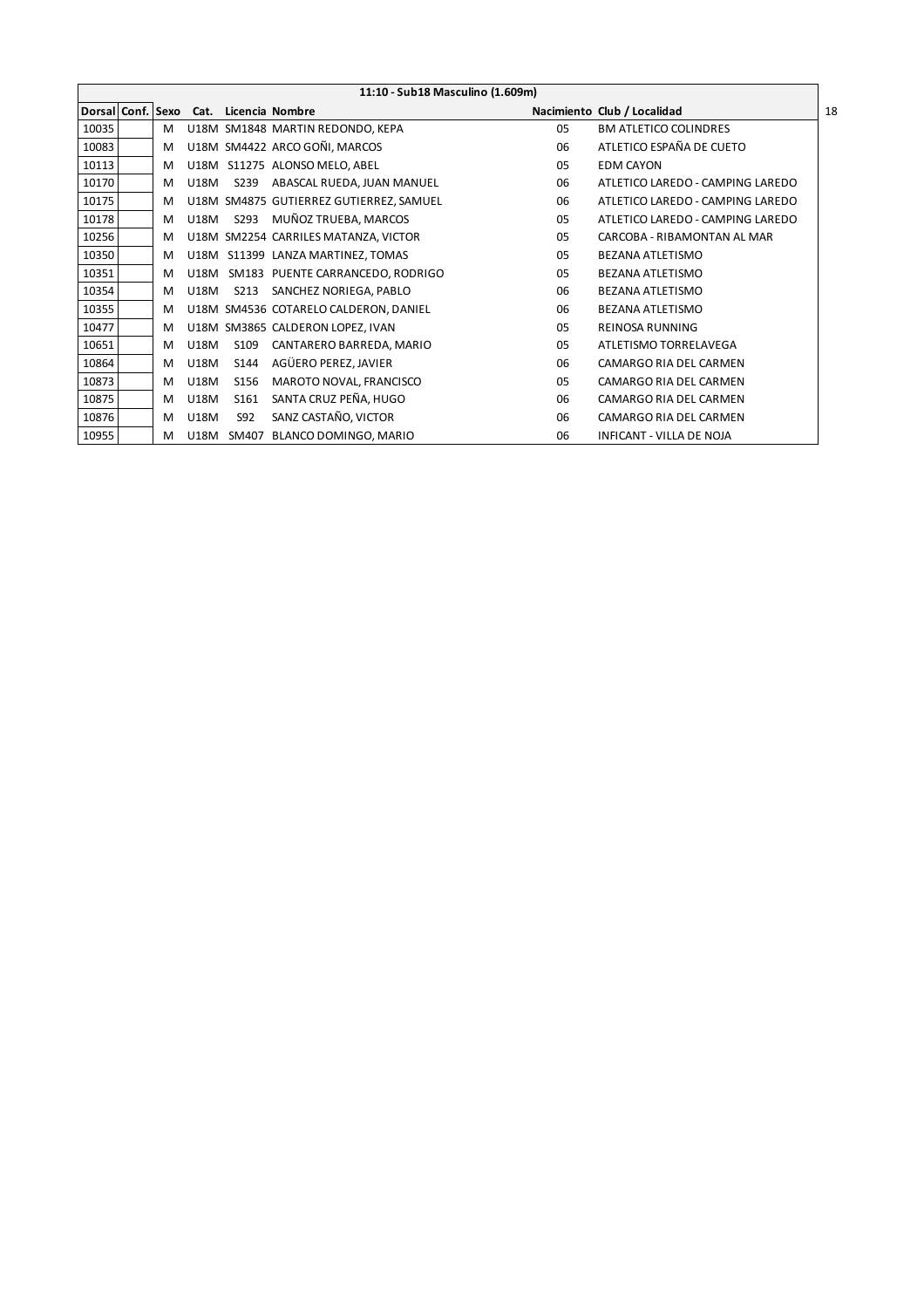|                   |   |             |                | 11:20 - Sub18 Femenino (1.609m)         |    |                                      |    |
|-------------------|---|-------------|----------------|-----------------------------------------|----|--------------------------------------|----|
| Dorsal Conf. Sexo |   | Cat.        |                | Licencia Nombre                         |    | Nacimiento Club / Localidad          | 15 |
| 10060             | F | U18F        |                | SM7554 MENDIGUREN DE LA TORRE, CARLOTA  | 06 | ATLETICO ESPAÑA DE CUETO             |    |
| 10122             | F | <b>U18F</b> |                | S11283 ARNAIZ YURREBASO, AINARA         | 05 | <b>EDM CAYON</b>                     |    |
| 10305             | F |             |                | U18F SM2072 OKABAYASHI PARIENTE, ALEXIA | 06 | <b>PIELAGOS</b>                      |    |
| 10363             | F | <b>U18F</b> | S44            | MONTOYA GARCIA, PAULA                   | 06 | <b>BEZANA ATLETISMO</b>              |    |
| 10369             | F | <b>U18F</b> | S98            | FERNANDEZ BERZOSA, DIANA                | 05 | BEZANA ATLETISMO                     |    |
| 10370             | F | <b>U18F</b> | S97            | ALVARO ALVAREZ, AROA                    | 06 | BEZANA ATLETISMO                     |    |
| 10419             | F | <b>U18F</b> |                | SM4157 LOPEZ OYON, LUCIA                | 05 | ATLETICO CASTRO                      |    |
| 10475             | F |             |                | U18F SM7100 CABEZON GUERRA, NOELIA      | 05 | REINOSA RUNNING                      |    |
| 10525             | F |             |                | U18F SM6881 CUESTA REVUELTA, CLAUDIA    | 06 | COSTA DE AJO                         |    |
| 10717             | F | <b>U18F</b> |                | S90007 CAMPO GOMEZ, ANGELA              | 05 | ATLETICO CORRALES - JOSE PEÑA LASTRA |    |
| 10730             | F | <b>U18F</b> | S65            | ORTIZ PELAYO, ALICIA                    | 06 | ATLETISMO SELAYA - JOSELIN           |    |
| 10731             | F | <b>U18F</b> | S278           | SALMON VILLEGAS, BELEN                  | 06 | ATLETISMO SELAYA - JOSELIN           |    |
| 10732             | F | <b>U18F</b> |                | S11255 FERNANDEZ COBO, IARA             | 05 | ATLETISMO SELAYA - JOSELIN           |    |
| 10734             | F | <b>U18F</b> | S <sub>4</sub> | <b>GONZALEZ MARTINEZ, YULISA</b>        | 05 | ATLETISMO SELAYA - JOSELIN           |    |
| 10861             | F | <b>U18F</b> |                | S11296 RODRIGUEZ BARROS, ESTELA         | 05 | CAMARGO RIA DEL CARMEN               |    |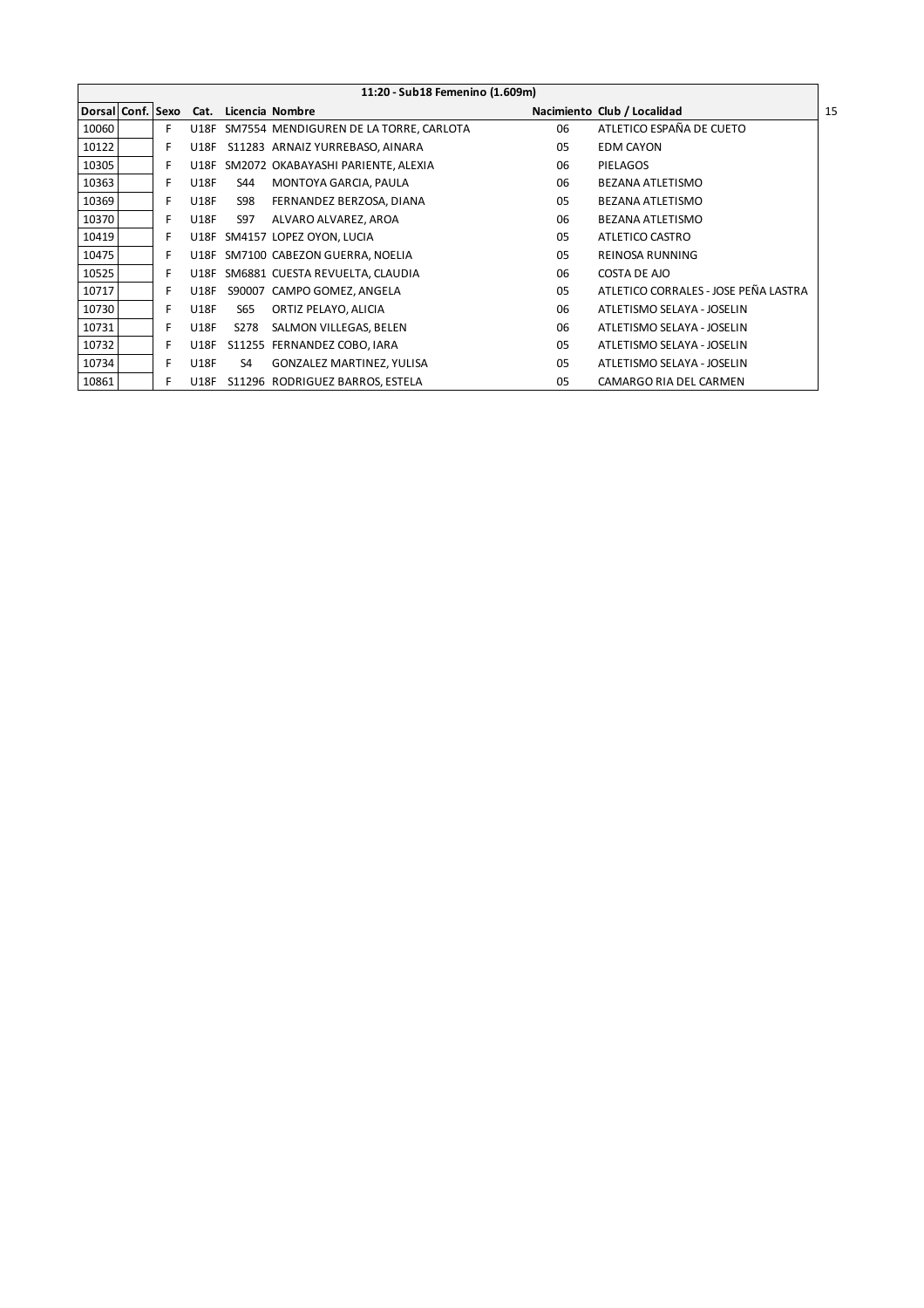|       |   |             |                          | 11:30 y 11:40 - Abierto Masculino (1.609m) / 2 SERIES |                    |                               |    |
|-------|---|-------------|--------------------------|-------------------------------------------------------|--------------------|-------------------------------|----|
|       |   |             |                          | Dorsal Conf. Sexo Cat. Licencia Nombre                |                    | Nacimiento Club / Localidad   |    |
|       |   |             |                          | 11:30 - Final A (Provisional)                         |                    |                               | 34 |
| 21    | М |             |                          | POPM S8867 DIEZ IGLESIAS, FRANCISCO VICENTE           | 59                 | PEÑA DE FONDO CANTABRIA       |    |
| 23    | M |             |                          | POPM S11028 HIERRO PEÑA, IVAN                         | 78                 | PEÑA DE FONDO CANTABRIA       |    |
| 64    | м |             |                          | POPM SR2043 LASTRA SANTOS, LUCIANO                    | 76                 | ATLETICO ESPAÑA DE CUETO      |    |
| 73    | м |             |                          | POPM SR2543 SOLER GANDARILLAS, DANIEL                 | 81                 | ATLETICO ESPAÑA DE CUETO      |    |
| 101   | м |             |                          | POPM S10877 DIAZ SAINZ, RAMON                         | 67                 | <b>EDM CAYON</b>              |    |
| 105   | м | <b>POPM</b> |                          | S9373 CONCHA PEREZ, FELIX                             | 78                 | <b>EDM CAYON</b>              |    |
| 235   | м | <b>POPM</b> | S265                     | PEREZ ABASCAL, ANTONIO                                | 84                 | CARCOBA - RIBAMONTAN AL MAR   |    |
| 256   | М | <b>POPM</b> |                          | S8267 SOLANA GARCIA, JOSE MANUEL                      | 67                 | CARCOBA - RIBAMONTAN AL MAR   |    |
| 472   | М |             |                          | POPM SR1366 GARCIA GUTIERREZ, CARLOS                  | 91                 | REINOSA RUNNING               |    |
| 495   | М | <b>POPM</b> | SR1                      | NAGHMOUCHI, KAMAL                                     | 87                 | <b>REINOSA RUNNING</b>        |    |
| 497   | М |             |                          | POPM S10617 FERNANDEZ SANTAMARIA, OSCAR               | 73                 | REINOSA RUNNING               |    |
| 519   | М |             |                          | POPM SR144 SAINZ CABANILLAS, LUIS ANGEL               | 71                 | <b>CACHONEROS RUNNER</b>      |    |
| 585   | М |             |                          | POPM SR1505 SAINZ-PARDO FERNANDEZ, EDUARDO            | 81                 | VALLES PASIEGOS - SOBAOS LUCA |    |
| 589   | М |             |                          | POPM SR1838 ROMON SALINAS, GORKA                      | 76                 | VALLES PASIEGOS - SOBAOS LUCA |    |
| 590   | М |             |                          | POPM SR2354 COBO ITURBE, HUGO                         | 78                 | VALLES PASIEGOS - SOBAOS LUCA |    |
| 596   | м |             |                          | POPM SR2358 TRASPUESTO CORDOBA, FELIPE                | 75                 | VALLES PASIEGOS - SOBAOS LUCA |    |
| 598   | м | POPM        |                          | SR278 BARCENA TAZON, DAVID                            | 93                 | VALLES PASIEGOS - SOBAOS LUCA |    |
| 623   | м | <b>POPM</b> | <b>S140</b>              | GONZALEZ FONSECA, OSCAR                               | 73                 | INDEPENDIENTE                 |    |
| 628   | м | <b>POPM</b> | S127                     | OTERO FARIÑA, PABLO                                   | 98                 | <b>SG PONTEVEDRA</b>          |    |
| 926   | м | <b>POPM</b> | <b>S55</b>               | ANIEVAS CORBACHO, JOSE ANTONIO                        | 84                 | ATLETICO POLANCO              |    |
| 961   | м | <b>POPM</b> |                          | SR223 RUIZ BORBOLLA, DANIEL JOSE                      | 77                 | INFICANT - VILLA DE NOJA      |    |
| 969   | М | <b>POPM</b> |                          | S222 VILLEGAS RODRIGUEZ, PEDRO                        | 76                 | INFICANT - VILLA DE NOJA      |    |
| 974   | М |             |                          | POPM SR2351 SAN JOSE MUNGUIA, IGNACIO                 | 90                 | INFICANT - VILLA DE NOJA      |    |
| 11355 | М | <b>POPM</b> | S285                     | GONZALEZ AMO, ALVARO                                  | 03                 | <b>BEZANA ATLETISMO</b>       |    |
| 11686 | М | <b>POPM</b> | <b>S116</b>              | ATTAOUI, ZOUHAIR                                      | 04                 | ATLETISMO TORRELAVEGA         |    |
| 11687 | М |             |                          | POPM S10861 HERRERIA SOMAVILLA, CARMELO               | 03                 | ATLETISMO TORRELAVEGA         |    |
| 11705 | М | POPM        | <b>S20</b>               | FERNANDEZ MARTINEZ, SAUL                              | 03                 | ATLETISMO TORRELAVEGA         |    |
| 11735 | М | <b>POPM</b> | S <sub>3</sub>           | GONZALEZ MARTINEZ, JOSE ALBERTO                       | 04                 | ATLETISMO SELAYA - JOSELIN    |    |
| 11867 | М |             |                          | POPM S11075 SANZ CASTAÑO, JORGE                       | 04                 | CAMARGO RIA DEL CARMEN        |    |
| 12137 | М | <b>POPM</b> | S276                     | NUÑEZ BENEITEZ, YERAY                                 | 02                 | CARBONERO CASTRO              |    |
| 12654 | м |             |                          | POPM S10936 HERNANDEZ FERNANDEZ, MARTIN               | 01                 | ATLETISMO TORRELAVEGA         |    |
| 12659 | м |             |                          | POPM S11304 ALONSO LAGUILLO, IVAN                     | 02                 | ATLETISMO TORRELAVEGA         |    |
| 12662 | м |             |                          | POPM S10584 CUBILLAS ANTOLIN, DANIEL                  | 01                 | ATLETISMO TORRELAVEGA         |    |
| 12861 | Μ | <b>POPM</b> |                          | S155 LUCAS COSTA, MARTIN                              | 01                 | CAMARGO RIA DEL CARMEN        |    |
|       |   |             |                          | 11:40 - Final B (Provisional)                         |                    |                               | 33 |
| 80    | М |             |                          | POPM SR2471 LLAMOSAS CONDE, ROBERTO                   | 70                 | ATLETICO ESPAÑA DE CUETO      |    |
| 84    | М |             |                          | POPM SR2392 MENA FERNANDEZ, JUAN MANUEL               | 76                 | ATLETICO ESPAÑA DE CUETO      |    |
| 92    |   |             |                          | POPM S11292 TURISO PEÑA, JESUS MARIA                  | 49                 | ATLETICO ESPAÑA DE CUETO      |    |
|       | М |             | S314                     | MUÑOZ ORTIZ, ALVARO                                   | 95                 |                               |    |
| 116   | M | <b>POPM</b> | $\blacksquare$           | ALONSO ALONSO, CARLOS                                 |                    | <b>EDM CAYON</b>              |    |
| 133   | М | <b>POPM</b> |                          |                                                       | 16/03/1975 LAREDO  |                               |    |
| 134   | M | <b>POPM</b> | $\overline{\phantom{a}}$ | BAREA PALOMO, ADRIAN                                  |                    | 05/06/1992 SOTO DE LA MARINA  |    |
| 135   | M | <b>POPM</b> | $\overline{\phantom{a}}$ | BEITIA BOLADO, FRANCISCO JOSE                         |                    | 16/07/1971 SANTANDER          |    |
| 136   | M | <b>POPM</b> | $\overline{\phantom{a}}$ | CANTERO DIEGO, JUAN MANUEL                            |                    | 14/08/1981 SANTANDER          |    |
| 141   | M | POPM        | $\overline{\phantom{a}}$ | CASARES DEL OLMO, DANIEL                              |                    | 18/04/1998 CASTRO URDIALES    |    |
| 142   | M | <b>POPM</b> | $\overline{\phantom{a}}$ | CEREZALES BENITO, SERAFIN                             |                    | 17/03/1976 SANTANDER          |    |
| 143   | M | POPM        | $\overline{\phantom{a}}$ | DIEZ GOMEZ, CHUS                                      |                    | 02/10/1964 SANTANDER          |    |
| 144   | м | POPM        | $\overline{\phantom{a}}$ | EGEA RODRIGUEZ, EDUARDO                               |                    | 26/12/1963 ESPONZUES          |    |
| 145   | м | POPM        | $\overline{\phantom{a}}$ | FERNANDEZ MEDRANO, JAVIER                             | 23/03/1992 REINOSA |                               |    |
| 151   | M | POPM        | $\overline{\phantom{a}}$ | FRAILE ACEBO, DAVID                                   | 14/08/1975 SANTOÑA |                               |    |
| 152   | м | POPM        | $\overline{\phantom{a}}$ | GALAN GUTIERREZ, ABRAHAM                              | 27/05/2003 SUANCES |                               |    |
| 153   | M | POPM        | $\overline{\phantom{a}}$ | GARCIA ABAD, MARCO                                    | 26/06/1992 REINOSA |                               |    |
| 156   | M | POPM        | $\overline{\phantom{a}}$ | <b>GARCIA PRIETO, DIEGO</b>                           |                    | 03/03/1991 SANTANDER          |    |
| 163   | M | <b>POPM</b> | $\overline{\phantom{a}}$ | GONZALEZ ARENAS, ALBERTO                              | 23/08/1966 SOMO    |                               |    |
| 164   | M | <b>POPM</b> | $\overline{\phantom{a}}$ | LUCIO FERNANDEZ, DAVID                                |                    | 27/03/1992 SANTANDER          |    |
| 165   | М | <b>POPM</b> | $\overline{\phantom{a}}$ | MARTES CONCEPCION, LEUDY LEONARDO                     | 15/08/1994 BURGOS  |                               |    |
| 166   | М | <b>POPM</b> | $\overline{\phantom{a}}$ | MARTINEZ GARCIA, JAVIER                               | 12/05/1980 BURGOS  |                               |    |
| 168   | M | <b>POPM</b> | $\blacksquare$           | SAN EMETERIO SANTOS, FRANCISCO                        |                    | 26/01/1971 SANTANDER          |    |
| 266   | М |             |                          | POPM SR2532 FERNANDEZ GUERRA, VICTOR AURELIO          | 91                 | CARCOBA - RIBAMONTAN AL MAR   |    |
| 360   | M | POPM        |                          | SR466 MARAÑON REVENTUN, PABLO                         | 86                 | BEZANA ATLETISMO              |    |
| 595   | м |             |                          | POPM SR348 LOPEZ FRIAS, MANUEL                        | 78                 | VALLES PASIEGOS - SOBAOS LUCA |    |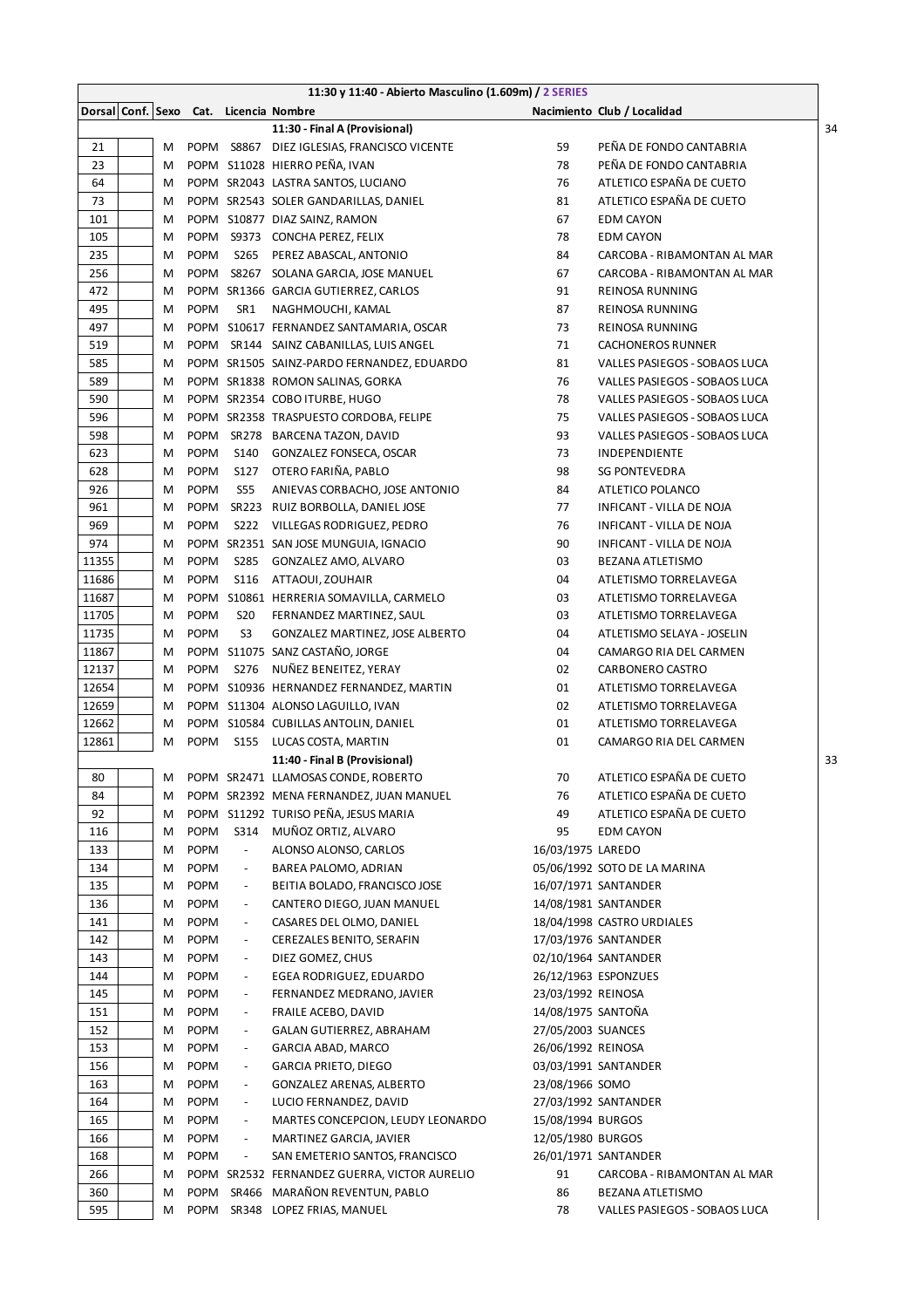| 603 | м |      |       | POPM SR322 ONTALVILLA SATURIO, ANGEL | 85 | <b>INDEPENDIENTE</b> |
|-----|---|------|-------|--------------------------------------|----|----------------------|
| 629 | м | POPM |       | SR441 GUAMAN LLAGUARIMA, EDGAR RUBEN | 86 | <b>INDEPENDIENTE</b> |
| 751 | м | POPM |       | SR425 PEREZ ACEBO, BRUNO             | 83 | ATLETICO MENICENSE   |
| 780 | м |      |       | POPM SR2230 ANTON ORTIZ, RUBEN       | 79 | <b>OZONO</b>         |
| 781 | м |      |       | POPM SR2202 RAMOS FERNANDEZ, MANUEL  | 69 | <b>OZONO</b>         |
| 783 | м |      |       | POPM SR2472 ROBLEDO RENERO, MARIANO  | 72 | <b>OZONO</b>         |
| 785 | м | POPM | SR437 | KAELSTROM, KAI                       | 84 | <b>OZONO</b>         |
| 824 | м |      |       | POPM SR2203 MINCHERO GARCIA, EMILIO  | 82 | TRAIL COSTA QUEBRADA |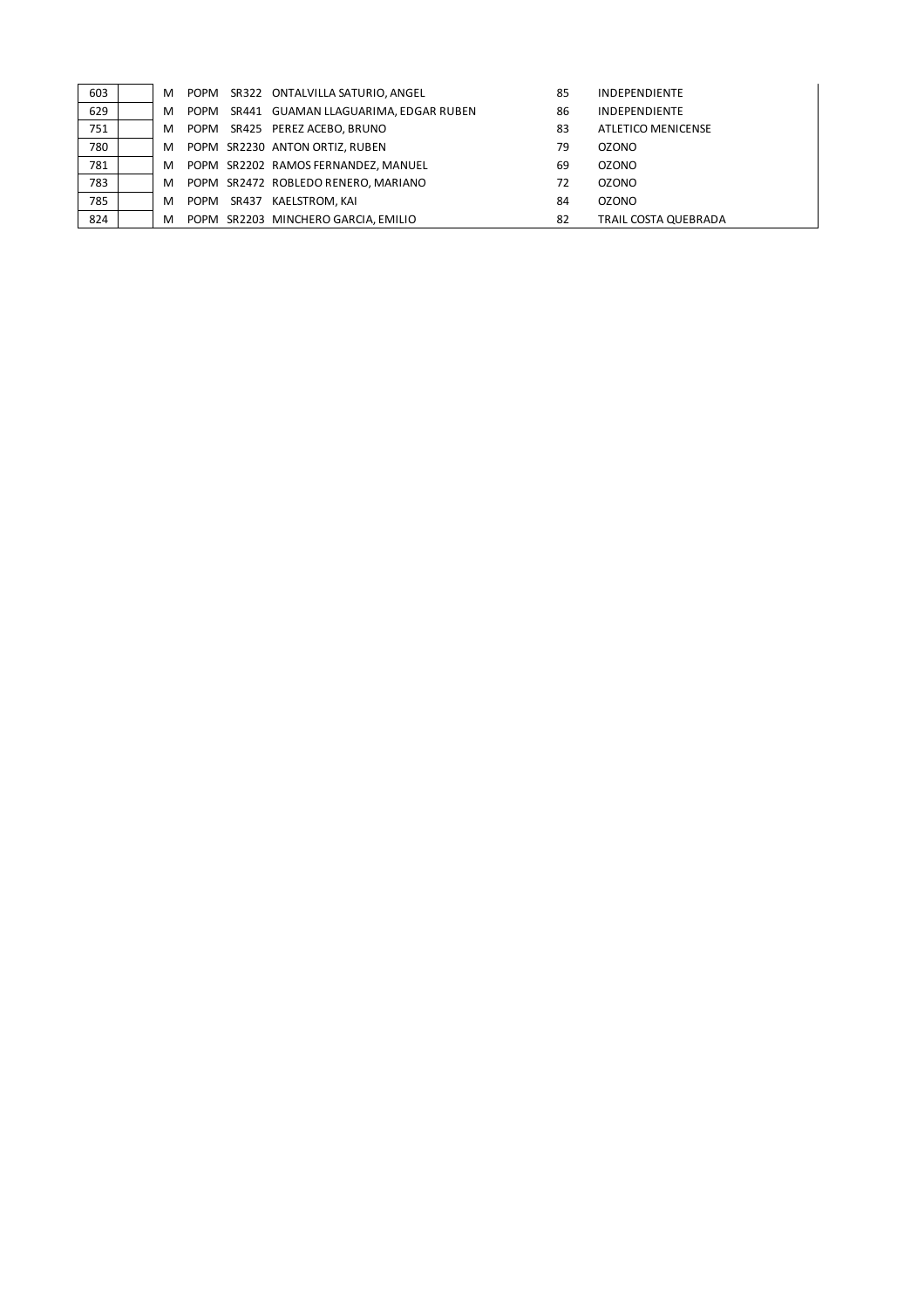|                   | 11:50 - Abierto Femenino (1.609m) |    |             |                          |                                        |                    |                                 |    |  |  |  |
|-------------------|-----------------------------------|----|-------------|--------------------------|----------------------------------------|--------------------|---------------------------------|----|--|--|--|
| Dorsal Conf. Sexo |                                   |    | Cat.        |                          | Licencia Nombre                        |                    | Nacimiento Club / Localidad     | 24 |  |  |  |
| 170               |                                   | F. | <b>POPF</b> | $\overline{\phantom{a}}$ | BELLO NUÑEZ, CAROLINA                  |                    | 02/07/1987 VENTA DE BAÑOS       |    |  |  |  |
| 172               |                                   | F  | <b>POPF</b> | $\overline{\phantom{a}}$ | CAMPUZANO PLATA, ROCIO                 |                    | 05/08/1993 SANTANDER            |    |  |  |  |
| 174               |                                   | F  | <b>POPF</b> | $\overline{\phantom{a}}$ | DIAZ-MAROTO GOMEZ, MARIA JOSE          |                    | 17/08/1979 SANTANDER            |    |  |  |  |
| 176               |                                   | F  | <b>POPF</b> | $\overline{\phantom{a}}$ | FERNANDEZ-HUIDOBRO ONTAÑON, SUSANA     |                    | 21/07/1970 SANTANDER            |    |  |  |  |
| 177               |                                   | F  | <b>POPF</b> | $\overline{\phantom{a}}$ | RAMOS SAN JOSE, ITXASO                 |                    | 06/10/1981 SANTANDER            |    |  |  |  |
| 181               |                                   | F  | <b>POPF</b> | $\overline{\phantom{a}}$ | RODRIGUEZ IGLESIAS, LUCIA              |                    | 24/11/1988 TORRELAVEGA          |    |  |  |  |
| 184               |                                   | F  | <b>POPF</b> | $\sim$                   | ROMERO GONZALEZ, MARLENE DEL CARMEN    | 18/06/1972 REINOSA |                                 |    |  |  |  |
| 187               |                                   | F  | <b>POPF</b> | $\overline{\phantom{a}}$ | SOLER FERNANDEZ, ALEXIA OMAYRA         |                    | 07/01/1986 SANTA CRUZ DE BEZANA |    |  |  |  |
| 315               |                                   | F  | <b>POPF</b> | S9816                    | CRESPO ABASCAL, TAMARA                 | 92                 | <b>PIELAGOS</b>                 |    |  |  |  |
| 370               |                                   | F  | <b>POPF</b> |                          | S11297 TORRE ARABAOLAZA, MARIA EUGENIA | 81                 | <b>BEZANA ATLETISMO</b>         |    |  |  |  |
| 532               |                                   | F  | <b>POPF</b> |                          | S11262 SOLAR SAN JUAN, SONIA           | 84                 | <b>KON SPORTS</b>               |    |  |  |  |
| 745               |                                   | F  | <b>POPF</b> |                          | S10794 VILLANUEVA CUESTA, ELENA        | 76                 | ATLETISMO SELAYA - JOSELIN      |    |  |  |  |
| 753               |                                   | F  | <b>POPF</b> |                          | SR427 CORONA LOPEZ, ROCIO              | 79                 | <b>ATLETICO MENICENSE</b>       |    |  |  |  |
| 764               |                                   | F  | <b>POPF</b> |                          | SR108 PEREZ LOPEZ, MARIA ROSA          | 81                 | <b>OZONO</b>                    |    |  |  |  |
| 784               |                                   | F  | <b>POPF</b> |                          | SR2137 DE PABLO SANCHEZ, MARIA         | 78                 | <b>OZONO</b>                    |    |  |  |  |
| 967               |                                   | F  | <b>POPF</b> |                          | SR2155 GARCIA CALVO, MARIA LOURDES     | 65                 | <b>INFICANT - VILLA DE NOJA</b> |    |  |  |  |
| 978               |                                   | F  | <b>POPF</b> |                          | SR2408 SAINZ LOPEZ, PAULA              | 81                 | <b>INFICANT - VILLA DE NOJA</b> |    |  |  |  |
| 11444             |                                   | F  | <b>POPF</b> | S257                     | CULLA FERNANDEZ, ANA                   | 04                 | ATLETICO CASTRO                 |    |  |  |  |
| 11733             |                                   | F  | <b>POPF</b> |                          | S11162 SALMON VILLEGAS, MARTA          | 03                 | ATLETISMO SELAYA - JOSELIN      |    |  |  |  |
| 11956             |                                   | F  | <b>POPF</b> |                          | SR370 DORAO CALVO, MYRIAM              | 04                 | <b>INFICANT - VILLA DE NOJA</b> |    |  |  |  |
| 12602             |                                   | F  | <b>POPF</b> |                          | S10661 LOPEZ REVUELTA, SONIA           | 01                 | <b>INDEPENDIENTE</b>            |    |  |  |  |
| 12610             |                                   | F  | <b>POPF</b> |                          | S11361 GONZALEZ CELIS, INES            | 00                 | C.A. BARAKALDO                  |    |  |  |  |
| 12635             |                                   | F  | <b>POPF</b> | S319                     | ROMERO TAVERAS, CAMILA                 | 00                 | <b>BATHCO RUNNING TEAM</b>      |    |  |  |  |
| 12855             |                                   | F  | <b>POPF</b> |                          | S11037 MOLINERO SAIZ, CARMEN           | 02                 | CAMARGO RIA DEL CARMEN          |    |  |  |  |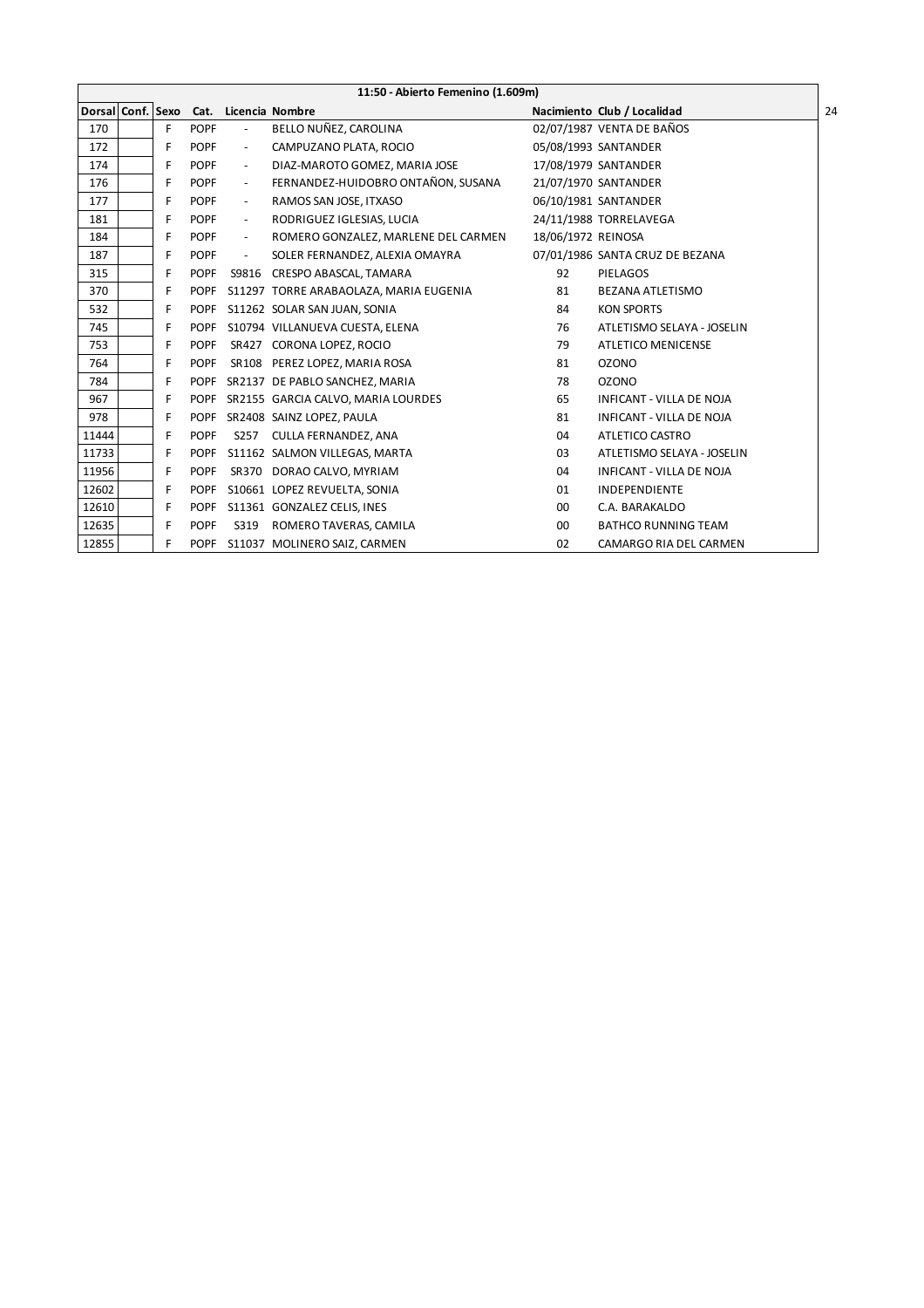|              |        |      |                          | 12:00 y 12:05 - Sub12 Masculino (1.150m) / 2 SERIES                      |          |                                                         |    |
|--------------|--------|------|--------------------------|--------------------------------------------------------------------------|----------|---------------------------------------------------------|----|
|              |        |      |                          | Dorsal Conf. Sexo Cat. Licencia Nombre                                   |          | Nacimiento Club / Localidad                             |    |
|              |        |      |                          | 12:00 - Final A (Provisional)                                            |          |                                                         | 47 |
| 6030         | M      |      |                          | U12M SM7585 MATEOS NAVARRO, ROBERTO                                      | 11       | <b>BM ATLETICO COLINDRES</b>                            |    |
| 6066         | M      |      |                          | U12M SM1716 CASTILLO GUTIERREZ, MARIO                                    | 11       | ATLETICO ESPAÑA DE CUETO                                |    |
| 6089         | M      |      |                          | U12M SM1674 MIERA AIRAS, JUAN                                            | 11       | ATLETICO ESPAÑA DE CUETO                                |    |
| 6093         | M      |      |                          | U12M SM7550 GARCIA ESTEVEZ, BRUNO                                        | 11       | ATLETICO ESPAÑA DE CUETO                                |    |
| 6109         | M      |      |                          | U12M SM7275 ORIA GOMEZ, MARCOS                                           | 12       | <b>EDM CAYON</b>                                        |    |
| 6111         | M      |      |                          | U12M SM7084 RESPUELA ESTEBANEZ, MATEO                                    | 11       | <b>EDM CAYON</b>                                        |    |
| 6115         | M      |      |                          | U12M SM2087 GUTIERREZ GOMEZ, MARIO                                       | 11       | <b>EDM CAYON</b>                                        |    |
| 6122         | M      |      |                          | U12M SM226 FERNANDEZ ACEBO, PABLO                                        | 11       | <b>EDM CAYON</b>                                        |    |
| 6272         | м      |      |                          | U12M SM1888 GARCIA FERNANDEZ, ALVARO                                     | 11       | PIELAGOS                                                |    |
| 6274         | M      |      |                          | U12M SM7176 ORALLO GOMEZ, MATEO                                          | 11       | <b>PIELAGOS</b>                                         |    |
| 6277         | M      |      |                          | U12M SM25 FERNANDEZ LAVIN, LUCAS                                         | 11       | PIELAGOS                                                |    |
| 6284         | M      |      |                          | U12M SM321 QUERO VILLEGAS, JULIO CESAR                                   | 11       | PIELAGOS                                                |    |
| 6305         | M      |      |                          | U12M SM318 BEDIA MUÑIZ, NECO                                             | 11       | PIELAGOS                                                |    |
| 6312         | M      |      |                          | U12M SM1922 MORA MURIEL, ALEIX                                           | 11       | PIELAGOS                                                |    |
| 6350         | M      |      |                          | U12M SM6800 MONTOYA GARCIA, MARCOS                                       | 11       | <b>BEZANA ATLETISMO</b>                                 |    |
| 6352         | M      |      |                          | U12M SM7271 SANTIBAÑEZ GARCIA, DIEGO                                     | 12       | <b>BEZANA ATLETISMO</b>                                 |    |
| 6353         | M      |      |                          | U12M SM6798 CALLEJA GARCIA, RODRIGO                                      | 11       | BEZANA ATLETISMO                                        |    |
| 6364         | M      |      |                          | U12M SM1268 SANCHO PANIEGO, BELTRAN                                      | 11       | BEZANA ATLETISMO                                        |    |
| 6368         | M      |      |                          | U12M SM2226 ARENAS CASTANEDO, ZEUS                                       | 11       | <b>BEZANA ATLETISMO</b>                                 |    |
| 6481         | M      |      |                          | U12M SM1302 FERNANDEZ DIEZ, MARTIN                                       | 11       | REINOSA RUNNING                                         |    |
| 6482         | M      |      |                          | U12M SM1838 CANALEJO GOMEZ, DAVID                                        | 11       | REINOSA RUNNING                                         |    |
| 6509         | M      |      |                          | U12M SM784 CARBALLO ORTIZ, LUIS                                          | 11       | ATLETISMO TRASMIERA                                     |    |
| 6513         | M      |      |                          | U12M SM2224 GOMEZ SAN EMETERIO, VICTOR                                   | 11       | ATLETISMO TRASMIERA                                     |    |
| 6525         | M      |      |                          | U12M SM1316 SAN EMETERIO RUIZ, JOSE                                      | 11       | COSTA DE AJO                                            |    |
| 6550<br>6551 | M      |      |                          | U12M SM1816 COBO CASTANEDO, ISMAEL                                       | 11<br>11 | ATLETISMO ASTILLERO - GUARNIZO                          |    |
| 6555         | M      |      |                          | U12M SM7193 PORTILLA ARCE, ALVARO<br>U12M SM1538 AMIGO BAÑUELOS, ALBERTO | 11       | ATLETISMO ASTILLERO - GUARNIZO                          |    |
| 6656         | M      |      |                          | U12M SM7501 ABRIL DE LA FUENTE, ALEJO                                    | 11       | ATLETISMO ASTILLERO - GUARNIZO<br>ATLETISMO TORRELAVEGA |    |
| 6658         | M<br>M |      |                          | U12M SM434 PEÑA ROBLES, DAVID                                            | 12       | ATLETISMO TORRELAVEGA                                   |    |
| 6662         | M      |      |                          | U12M SM2002 HERRERA ALONSO, DARIO                                        | 11       | ATLETISMO TORRELAVEGA                                   |    |
| 6668         | M      |      |                          | U12M SM1557 GARCIA BARBOSA, KEVIN ANTONIO                                | 11       | ATLETISMO TORRELAVEGA                                   |    |
| 6680         | M      |      |                          | U12M SM7278 DA SILVA PORRAS, IAGO                                        | 11       | ATLETISMO TORRELAVEGA                                   |    |
| 6684         | M      |      |                          | U12M SM7064 BERODAS SACRISTAN, ANGEL                                     | 11       | ATLETISMO TORRELAVEGA                                   |    |
| 6693         | M      |      |                          | U12M SM1599 ONANDIA FERNANDEZ, ALEX                                      | 11       | ATLETISMO TORRELAVEGA                                   |    |
| 6696         | M      |      |                          | U12M SM1997 MAZON VIDAL, ALEX                                            | 11       | ATLETISMO TORRELAVEGA                                   |    |
| 6705         | M      |      |                          | U12M SM785 MERINERO GOMEZ, YAGO                                          | 12       | ATLETISMO TORRELAVEGA                                   |    |
| 6715         | M      |      |                          | U12M SM7094 FERNANDEZ GONZALEZ, MIGUEL                                   | 11       | ATLETICO CORRALES - JOSE PEÑA LASTRA                    |    |
| 6717         | M      |      |                          | U12M SM7093 FERNANDEZ QUEVEDO, MARCO                                     | 11       | ATLETICO CORRALES - JOSE PEÑA LASTRA                    |    |
| 6730         | M      |      |                          | U12M SM1275 HERRAN DEL OLMO, ANGEL                                       | 11       | ATLETISMO SELAYA - JOSELIN                              |    |
| 6850         | M      |      |                          | U12M SM6895 ARABAOLAZA SAMOS, ANTONIO                                    | 11       | CAMARGO RIA DEL CARMEN                                  |    |
| 6855         | M      |      |                          | U12M SM2044 FERNANDEZ SANCHEZ, ISMAEL                                    | 11       | CAMARGO RIA DEL CARMEN                                  |    |
| 6856         | M      |      |                          | U12M SM6897 FRIAS CASTILLO, HUGO                                         | 11       | CAMARGO RIA DEL CARMEN                                  |    |
| 6857         | M      |      |                          | U12M SM7155 IRIZABAL ALLENDE, ANTONIO                                    | 11       | CAMARGO RIA DEL CARMEN                                  |    |
| 6861         | M      |      |                          | U12M SM1993 SOMONTE SOTO, DANIEL                                         | 11       | CAMARGO RIA DEL CARMEN                                  |    |
| 6920         | M      | U12M |                          | SM3 GONZALEZ BERASATEGUI, ALEX                                           | 11       | ATLETICO POLANCO                                        |    |
| 6922         | M      |      |                          | U12M SM2268 COBO MANTECON, JUAN                                          | 11       | ATLETICO POLANCO                                        |    |
| 6955         | M      |      |                          | U12M SM7166 BARCENA HERNANDEZ, FERNANDO                                  | 11       | INFICANT - VILLA DE NOJA                                |    |
|              |        |      |                          | 12:05 - Final B (Provisional)                                            |          |                                                         | 47 |
| 190          | M      | U12M | $\overline{\phantom{a}}$ | AGUADO ALONSO, LEO                                                       |          | 27/07/2012 SANTANDER                                    |    |
| 203          | M      | U12M | $\overline{\phantom{a}}$ | VALDES MEDIAVILLA, NICOLAS                                               |          | 19/07/2011 SANTANDER                                    |    |
| 6032         | M      |      |                          | U12M SM7571 SANCHEZ MORAL, LEO                                           | 12       | <b>BM ATLETICO COLINDRES</b>                            |    |
| 6033         | M      |      |                          | U12M SM1628 RUIZ LOPEZ, IURDE                                            | 12       | <b>BM ATLETICO COLINDRES</b>                            |    |
| 6034         | M      |      |                          | U12M SM1855 LAHUERTA RUIZ, ARITZA                                        | 12       | <b>BM ATLETICO COLINDRES</b>                            |    |
| 6060         | M      |      |                          | U12M SM2271 POSTIGO TORRE, NICOLAS                                       | 12       | ATLETICO ESPAÑA DE CUETO                                |    |
| 6062         | M      |      |                          | U12M SM2023 CALOCA LOPEZ, MATEO                                          | 12       | ATLETICO ESPAÑA DE CUETO                                |    |
| 6063         | M      |      |                          | U12M SM6855 DEL RIO GONZALEZ, LUCAS                                      | 12       | ATLETICO ESPAÑA DE CUETO                                |    |
| 6064         | M      |      |                          | U12M SM1709 ORTEGA LARREA, RODRIGO                                       | 12       | ATLETICO ESPAÑA DE CUETO                                |    |
| 6082         | M      |      |                          | U12M SM6849 RODRIGUEZ DIEZ, LEVIAN                                       | 12       | ATLETICO ESPAÑA DE CUETO                                |    |
| 6084         | M      |      |                          | U12M SM6844 IGLESIAS ESTEVEZ, RODRIGO                                    | 12       | ATLETICO ESPAÑA DE CUETO                                |    |
| 6085         | M      |      |                          | U12M SM6850 LLORENTE GONZALEZ, MATEO ZHUCUN                              | 12       | ATLETICO ESPAÑA DE CUETO                                |    |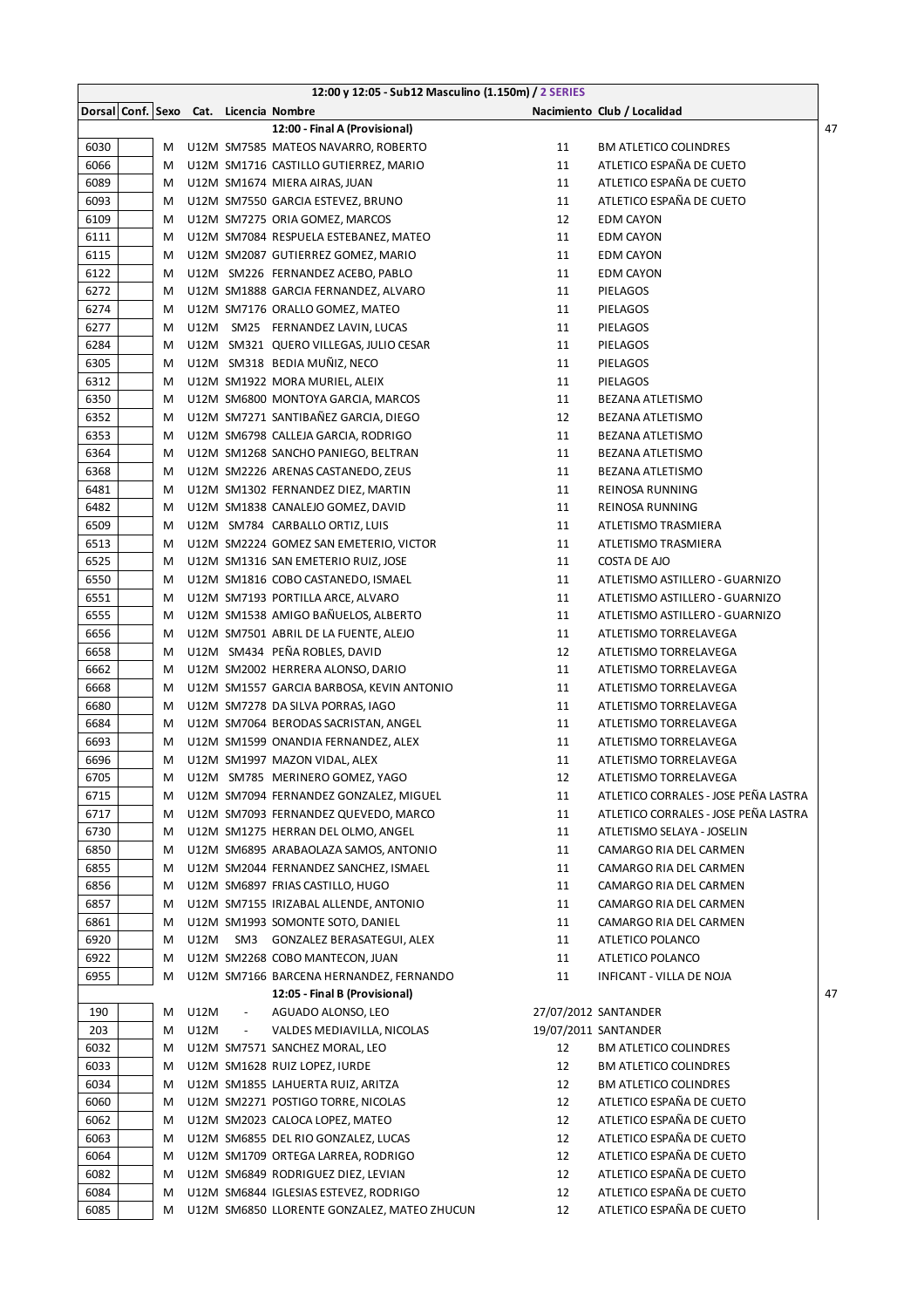| 6095 | М | U12M SM1178 ABAD GUTIERREZ, MARTIN         | 12 | ATLETICO ESPAÑA DE CUETO         |
|------|---|--------------------------------------------|----|----------------------------------|
| 6099 | м | U12M SM7547 CABIECES GONZALEZ, MARCO       | 12 | ATLETICO ESPAÑA DE CUETO         |
| 6110 | м | U12M SM1423 FRANKE BLANCO, IAN             | 12 | EDM CAYON                        |
| 6116 | M | U12M SM2085 OBREGON SALCINES, ALEX         | 12 | <b>EDM CAYON</b>                 |
| 6117 | M | U12M SM7282 FERNANDEZ NOREÑA, MARIO        | 12 | EDM CAYON                        |
| 6118 | M | U12M SM99 GUTIERREZ MARTINEZ, JORGE        | 12 | <b>EDM CAYON</b>                 |
| 6119 | м | U12M SM2086 BERTOT PEREZ, ALEJANDRO        | 12 | <b>EDM CAYON</b>                 |
| 6171 | м | U12M SM1714 GONZALEZ GOMEZ, SAMUEL         | 12 | ATLETICO LAREDO - CAMPING LAREDO |
| 6256 | М | U12M SM1933 GUEZMES SELEDETD, DANIEL       | 12 | CARCOBA - RIBAMONTAN AL MAR      |
| 6257 | M | U12M SM1930 PEREZ MARTINEZ, BRUNO          | 12 | CARCOBA - RIBAMONTAN AL MAR      |
| 6258 | M | U12M SM1932 VARONA ARTECHE, JORGE          | 12 | CARCOBA - RIBAMONTAN AL MAR      |
| 6270 | М | U12M SM1886 MAZON ZUBIAURRE, CARLOS        | 12 | PIELAGOS                         |
| 6280 | м | U12M SM2053 CRUZ GONZALEZ, MARIO           | 12 | PIELAGOS                         |
| 6288 | м | U12M SM1862 MORA PEREZ, HECTOR             | 12 | PIELAGOS                         |
| 6306 | M | U12M SM7127 AEDO MUÑOZ, DAVID              | 12 | PIELAGOS                         |
| 6357 | М | U12M SM142 CAMPA GUTIERREZ, ADRIAN         | 12 | BEZANA ATLETISMO                 |
| 6372 | М | U12M SM2232 MARTINEZ BLANCO, JUAN          | 12 | BEZANA ATLETISMO                 |
| 6477 | м | U12M SM1835 RUIZSANCHEZ GUTIERREZ, MARTIN  | 12 | <b>REINOSA RUNNING</b>           |
| 6478 | м | U12M SM1304 MARTINEZ JORRIN, MATEO         | 12 | REINOSA RUNNING                  |
| 6553 | м | U12M SM1257 GONZALEZ LOPEZ, ALEJO          | 12 | ATLETISMO ASTILLERO - GUARNIZO   |
| 6651 | M | U12M SM1583 BEZOS GURREA, SAMUEL           | 12 | ATLETISMO TORRELAVEGA            |
| 6661 | M | U12M SM1652 PEREZ LAVIN, DARIO             | 12 | ATLETISMO TORRELAVEGA            |
| 6676 | М | U12M SM1556 GOMEZ GOMEZ, GABRIEL           | 12 | ATLETISMO TORRELAVEGA            |
| 6682 | М | U12M SM2004 GONZALEZ AGREDA, JOEL          | 12 | ATLETISMO TORRELAVEGA            |
| 6683 | М | U12M SM1177 ISEQUILLA CASTRO, ARIEL        | 12 | ATLETISMO TORRELAVEGA            |
| 6691 | M | U12M SM2001 RUIZ DE VILLA SOLORZANO, MARIO | 12 | ATLETISMO TORRELAVEGA            |
| 6692 | M | U12M SM1574 FERNANDEZ BARRIONUEVO, IZAN    | 12 | ATLETISMO TORRELAVEGA            |
| 6700 | М | U12M SM1602 FERNANDEZ BELMONTE, MARCOS     | 12 | ATLETISMO TORRELAVEGA            |
| 6731 | м | U12M SM7354 GOMEZ CAMPO, ESTEBAN           | 12 | ATLETISMO SELAYA - JOSELIN       |
| 6851 | м | U12M SM6912 ARCE CAMPO, ALEX               | 12 | CAMARGO RIA DEL CARMEN           |
| 6852 | М | U12M SM1983 ARIAS CAMUS, MARIO             | 12 | CAMARGO RIA DEL CARMEN           |
| 6854 | М | U12M SM1988 FERNANDEZ IBARRA, OLIVER       | 12 | CAMARGO RIA DEL CARMEN           |
| 6858 | М | U12M SM6916 JUANGO HERRERIA, ALVARO        | 12 | CAMARGO RIA DEL CARMEN           |
| 6862 | М | U12M SM7104 TRICIO MARTIN, MATEO           | 12 | CAMARGO RIA DEL CARMEN           |
| 6921 | м | U12M SM7577 GARCIA SANTAMARIA, GONZALO     | 12 | ATLETICO POLANCO                 |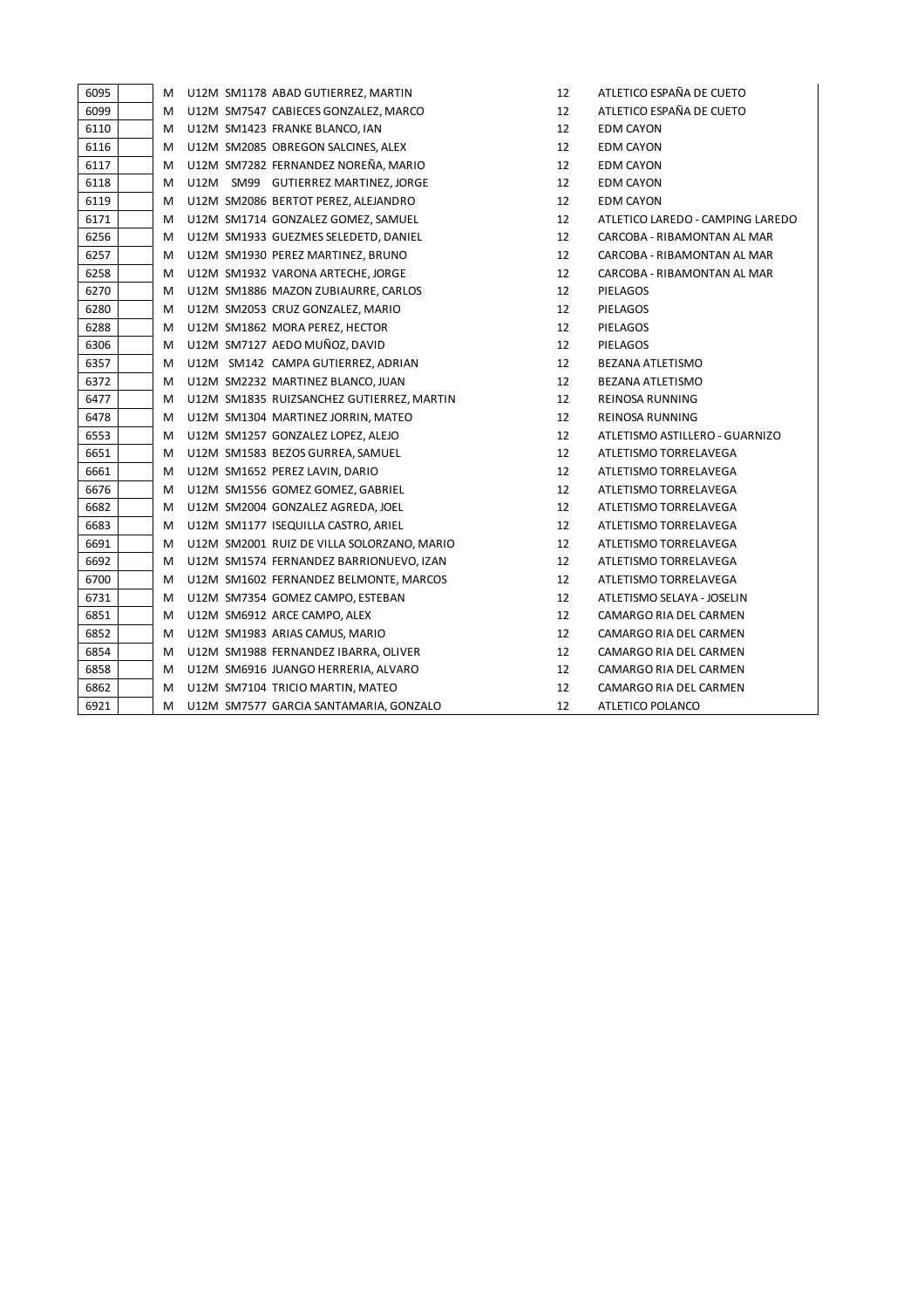|              |        |             |                                        | 12:10 y 12:15 - Sub12 Femenino (1.150m) / 2 SERIES                   |          |                                                               |    |
|--------------|--------|-------------|----------------------------------------|----------------------------------------------------------------------|----------|---------------------------------------------------------------|----|
|              |        |             | Dorsal Conf. Sexo Cat. Licencia Nombre |                                                                      |          | Nacimiento Club / Localidad                                   |    |
|              |        |             |                                        | 12:10 - Final A (Provisional)                                        |          |                                                               | 56 |
| 7030         | F      |             |                                        | U12F SM7345 BRINGAS GUTIERREZ, JULIA                                 | 11       | <b>BM ATLETICO COLINDRES</b>                                  |    |
| 7031         | F      |             |                                        | U12F SM7226 GOMEZ PEREDA, ALBA                                       | 11       | <b>BM ATLETICO COLINDRES</b>                                  |    |
| 7032         | F      |             |                                        | U12F SM7454 SANTA EUFEMIA RUIZ, ADARA                                | 11       | <b>BM ATLETICO COLINDRES</b>                                  |    |
| 7033         | F      |             |                                        | U12F SM1614 INCERA BARROTABEÑA, ADA                                  | 11       | <b>BM ATLETICO COLINDRES</b>                                  |    |
| 7034         | F      |             |                                        | U12F SM1613 CARRERA CARRERAS, ZAHIRA                                 | 11       | <b>BM ATLETICO COLINDRES</b>                                  |    |
| 7036         | F      |             |                                        | U12F SM1850 SANCHEZ CAVADAS, VEGA                                    | 11       | <b>BM ATLETICO COLINDRES</b>                                  |    |
| 7037         | F      |             |                                        | U12F SM2117 GARCIA FERNANDEZ, NOA                                    | 11       | <b>BM ATLETICO COLINDRES</b>                                  |    |
| 7072         | F      |             |                                        | U12F SM1730 FERNANDEZ MORANTE, ALBA                                  | 11       | ATLETICO ESPAÑA DE CUETO                                      |    |
| 7089         | F      |             |                                        | U12F SM6859 TOCA LANTARON, PAULA                                     | 11       | ATLETICO ESPAÑA DE CUETO                                      |    |
| 7093         | F      |             |                                        | U12F SM7549 VENERO RODRIGUEZ, EMMA                                   | 11       | ATLETICO ESPAÑA DE CUETO                                      |    |
| 7098         | F      |             |                                        | U12F SM7552 MERINO AGUILERA, ALDARA                                  | 11       | ATLETICO ESPAÑA DE CUETO                                      |    |
| 7112         | F      |             |                                        | U12F SM7097 GARCIA SCHEILCH, LUZ                                     | 11       | <b>EDM CAYON</b>                                              |    |
| 7121         | F      |             |                                        | U12F SM2093 SANTAMARIA GONZALEZ, EVA                                 | 11       | <b>EDM CAYON</b>                                              |    |
| 7122         | F      |             |                                        | U12F SM2092 IBAÑEZ CASTAÑEDA, THALIA                                 | 11       | <b>EDM CAYON</b>                                              |    |
| 7123         | F      |             |                                        | U12F SM2091 ESCALADA TORIBIO, CRISTINA                               | 11       | <b>EDM CAYON</b>                                              |    |
| 7124         | F      |             |                                        | U12F SM1424 ANSORENA MARTINEZ, SHAELIA                               | 11       | <b>EDM CAYON</b>                                              |    |
| 7125         | F      |             |                                        | U12F SM1527 PEREZ LOPEZ, ALEJANDRA                                   | 11       | <b>EDM CAYON</b>                                              |    |
| 7127         | F      |             |                                        | U12F SM117 GAYOSO CUADROS, MARA                                      | 11       | <b>EDM CAYON</b>                                              |    |
| 7256         | F      |             |                                        | U12F SM1931 GOMEZ VIGIL, VALERIA                                     | 11       | CARCOBA - RIBAMONTAN AL MAR                                   |    |
| 7270         | F      |             |                                        | U12F SM372 ALONSO ALLICA, NOA                                        | 11       | <b>PIELAGOS</b>                                               |    |
| 7274         | F      | <b>U12F</b> |                                        | S332 GOMEZ DA SILVEIRA, ALEXIA                                       | 11       | PIELAGOS                                                      |    |
| 7323         | F      |             |                                        | U12F SM2078 SOTO RODRIGUEZ, DANIELA                                  | 11       | PIELAGOS                                                      |    |
| 7360         | F      |             |                                        | U12F SM1428 LOPEZ MARTIN, JULIA                                      | 11       | BEZANA ATLETISMO                                              |    |
| 7364         | F      |             |                                        | U12F SM1346 FERNANDEZ GARCIA, MARTA                                  | 11       | BEZANA ATLETISMO                                              |    |
| 7367         | F      |             |                                        | U12F SM7426 GARAY CABEZON, NAROA                                     | 11       | BEZANA ATLETISMO                                              |    |
| 7368         | F      |             |                                        | U12F SM1661 MERINO SANCHEZ, LUCIA                                    | 11       | BEZANA ATLETISMO                                              |    |
| 7369         | F      |             |                                        | U12F SM1339 REAL CAZENAVE, ADRIANA                                   | 11       | <b>BEZANA ATLETISMO</b>                                       |    |
| 7509         | F      |             |                                        | U12F SM7480 PONCELA BOLADO, CLARA                                    | 11       | ATLETISMO TRASMIERA                                           |    |
| 7510         | F      |             |                                        | U12F SM7471 ALVAREZ RUBIO, INES                                      | 11       | ATLETISMO TRASMIERA                                           |    |
| 7526         | F      |             |                                        | U12F SM1282 IGUAL TOCA, JANA                                         | 11       | COSTA DE AJO                                                  |    |
| 7527         | F      |             |                                        | U12F SM7378 ALONSO EREÑO, IRATI                                      | 11       | COSTA DE AJO                                                  |    |
| 7552         | F      |             |                                        | U12F SM7250 DE DIOS SIMON, RUTH                                      | 11       | ATLETISMO ASTILLERO - GUARNIZO                                |    |
| 7553         | F      |             |                                        | U12F SM7249 ALVAREZ GARCIA, MARIA                                    | 11       | ATLETISMO ASTILLERO - GUARNIZO                                |    |
| 7554         | F      |             |                                        | U12F SM1915 ABASCAL PEREZ, SARA                                      | 11       | ATLETISMO ASTILLERO - GUARNIZO                                |    |
| 7650         | F      |             |                                        | U12F SM2211 LUENA GONZALEZ, CARLOTA                                  | 11       | ATLETISMO TORRELAVEGA                                         |    |
| 7651         | F      |             |                                        | U12F SM2160 HERRERO OTERINO, GRETA                                   | 11       | ATLETISMO TORRELAVEGA                                         |    |
| 7652         | F      |             |                                        | U12F SM6998 VERDEJA GONZALEZ, SANDRA                                 | 11       | ATLETISMO TORRELAVEGA                                         |    |
| 7677         | F      |             |                                        | U12F SM1573 CARMONA VEGA, LEYRE                                      | 11       | ATLETISMO TORRELAVEGA                                         |    |
| 7698         | F      |             |                                        | U12F SM1600 RODRIGUEZ ECHAZU, LAIA                                   | 11       | ATLETISMO TORRELAVEGA                                         |    |
| 7699         | F      |             |                                        | U12F SM1999 BOLADO GUTIERREZ, MARIA                                  | 11       | ATLETISMO TORRELAVEGA                                         |    |
| 7700         | F<br>F |             |                                        | U12F SM2034 SAINZ MARTIN, MARTINA                                    | 11<br>11 | ATLETISMO TORRELAVEGA                                         |    |
| 7702<br>7716 | F      |             |                                        | U12F SM959 LAVIN PATINO, CLAUDIA<br>U12F SM1768 BALBAS GARCIA, MARIA | 11       | ATLETISMO TORRELAVEGA<br>ATLETICO CORRALES - JOSE PEÑA LASTRA |    |
| 7717         | F      |             |                                        |                                                                      | 11       | ATLETICO CORRALES - JOSE PEÑA LASTRA                          |    |
| 7730         | F      |             |                                        | U12F SM7296 RUIZ GUTIERREZ, MARTINA<br>U12F SM1711 PILA RUIZ, CAMINO | 11       | ATLETISMO SELAYA - JOSELIN                                    |    |
| 7731         | F      |             |                                        | U12F SM1712 FERNANDEZ DIEGO, INES                                    | 11       | ATLETISMO SELAYA - JOSELIN                                    |    |
| 7852         | F      |             |                                        | U12F SM1984 BUENAPOSADA GUTIERREZ, SARA                              | 11       | CAMARGO RIA DEL CARMEN                                        |    |
| 7856         | F      |             |                                        | U12F SM6898 GOMEZ SOLORZANO, MARTINA                                 | 11       | CAMARGO RIA DEL CARMEN                                        |    |
| 7857         | F      |             |                                        | U12F SM7553 GONZALEZ PELAEZ, SAMANTHA                                | 11       | CAMARGO RIA DEL CARMEN                                        |    |
| 7862         | F      |             |                                        | U12F SM6901 MORAN PEDROSA, PAULA                                     | 11       | CAMARGO RIA DEL CARMEN                                        |    |
| 7864         | F      |             |                                        | U12F SM7146 RODRIGUEZ ALBAREDA, ELIA                                 | 11       | CAMARGO RIA DEL CARMEN                                        |    |
| 7865         | F      |             |                                        | U12F SM2118 RODRIIGUEZ GAMBRA, ADRIANA                               | 11       | CAMARGO RIA DEL CARMEN                                        |    |
| 7866         | F      |             |                                        | U12F SM6907 ROZAS ORTUÑO, CARLOTA                                    | 11       | CAMARGO RIA DEL CARMEN                                        |    |
| 7921         | F      |             |                                        | U12F SM7576 TRESGALLO DE LA TORRE, LOLA                              | 12       | ATLETICO POLANCO                                              |    |
| 7955         | F      |             |                                        | U12F SM1419 PIÑA RUEDA, CLAUDIA                                      | 11       | INFICANT - VILLA DE NOJA                                      |    |
| 7956         | F      |             |                                        | U12F SM7303 PELLON MARTINEZ, LAURA                                   | 11       | INFICANT - VILLA DE NOJA                                      |    |
|              |        |             |                                        | 12:15 - Final B (Provisional)                                        |          |                                                               | 47 |
| 204          | F      | U12F        | $\overline{\phantom{a}}$               | ABASCAL FERNANDEZ, ALBA                                              |          | 05/05/2012 ENTRAMBASAGUAS                                     |    |
| 206          | F      | U12F        | $\overline{\phantom{a}}$               | ALONSO RAMOS, NEREA                                                  |          | 20/08/2012 SANTIBAÑEZ DE CARRIEDO                             |    |
| 207          | F      | U12F        | $\overline{\phantom{a}}$               | FERNANDEZ CRESPO, VALERIA                                            |          | 27/10/2011 CASTAÑEDA                                          |    |
|              |        |             |                                        |                                                                      |          |                                                               |    |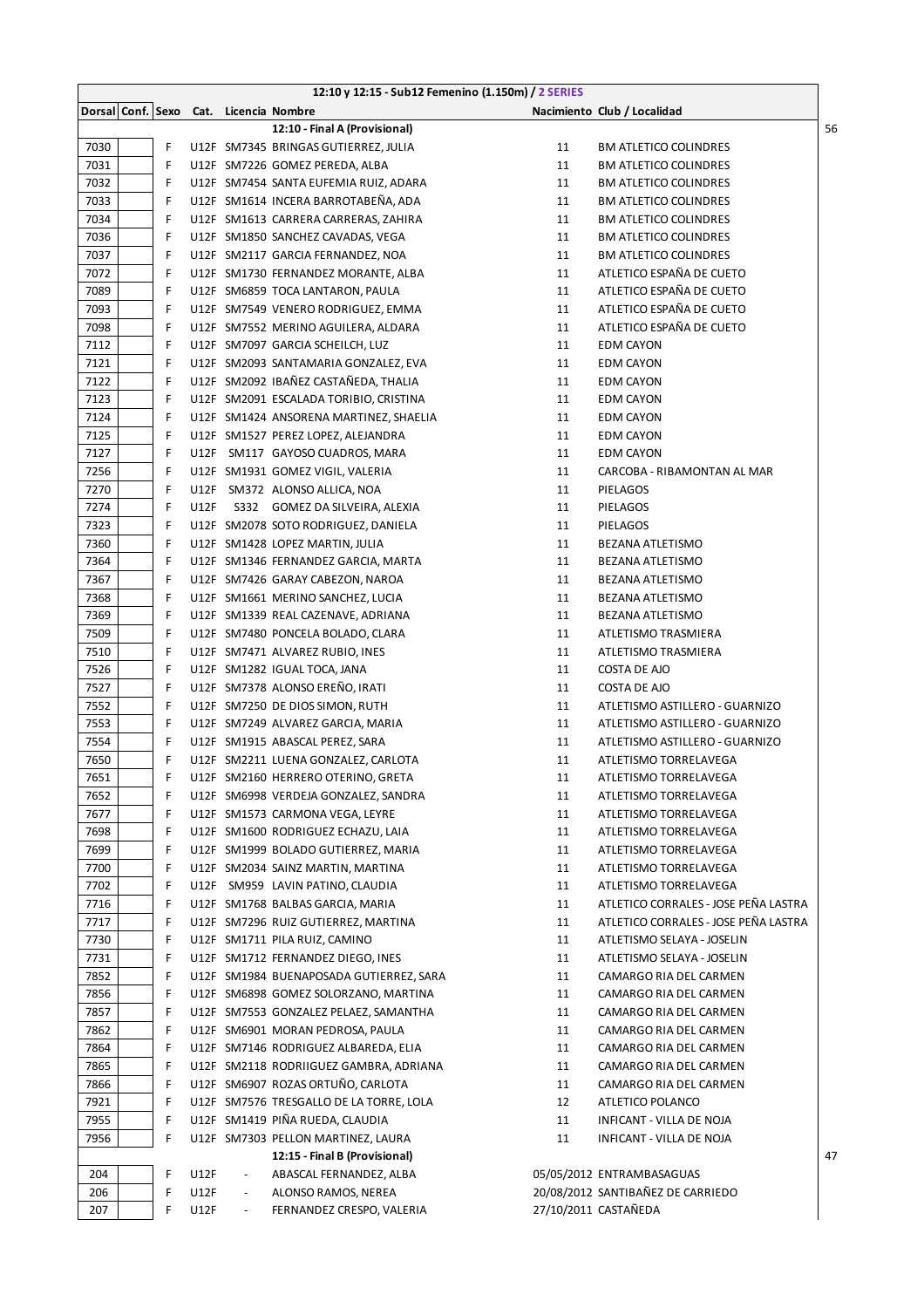| 209  | F | U12F | $\overline{\phantom{a}}$ | MORENO SIMON, LAURA                                 |    | 12/02/2011 BARAKALDO                 |
|------|---|------|--------------------------|-----------------------------------------------------|----|--------------------------------------|
| 211  | F | U12F | $\overline{\phantom{a}}$ | PILA DIEGO, NEREA                                   |    | 23/04/2011 CASTAÑEDA                 |
| 7080 | F |      |                          | U12F SM7548 MORON GARCIA, SARA                      | 12 | ATLETICO ESPAÑA DE CUETO             |
| 7092 | F |      |                          | U12F SM7546 MENA RUIZ, EMMA                         | 12 | ATLETICO ESPAÑA DE CUETO             |
| 7106 | F |      |                          | U12F SM7285 GUTIERREZ CUESTA, JANA                  | 12 | <b>EDM CAYON</b>                     |
| 7111 | F |      |                          | U12F SM7284 SANTAMARIA SAINZ PARDO, AITANA          | 12 | <b>EDM CAYON</b>                     |
| 7113 | F |      |                          | U12F SM1300 FERNANDEZ GUTIERREZ, CARLA              | 12 | <b>EDM CAYON</b>                     |
| 7114 | F |      |                          | U12F SM7288 ARANDA FERNANDEZ, ALIA                  | 12 | <b>EDM CAYON</b>                     |
| 7117 | F |      |                          | U12F SM113 RUIFERNANDEZ ARNAIZ, CELIA               | 12 | <b>EDM CAYON</b>                     |
| 7118 | F |      |                          | U12F SM7290 GARCIA ALONSO, CLAUDIA                  | 12 | <b>EDM CAYON</b>                     |
| 7126 | F |      |                          | U12F SM242 GOMEZ ESCALADA, NOA                      | 12 | <b>EDM CAYON</b>                     |
| 7129 | F |      |                          | U12F SM112 LOPEZ DAMICO, MARTINA                    | 12 | <b>EDM CAYON</b>                     |
| 7279 | F |      |                          | U12F SM1863 MORENO MARCILLA, LAURA                  | 12 | <b>PIELAGOS</b>                      |
| 7292 | F |      |                          | U12F SM1894 ALONSO VARELA, NAYARA                   | 12 | <b>PIELAGOS</b>                      |
| 7293 | F |      |                          | U12F SM1896 PUENTE HERNANDEZ, SOFIA                 | 12 | <b>PIELAGOS</b>                      |
| 7321 | F |      |                          | U12F SM1861 PACHECO RIVA, BERTA                     | 12 | <b>PIELAGOS</b>                      |
| 7324 | F |      |                          | U12F SM2050 BORBOLLA PARDO, RUTH                    | 12 | <b>PIELAGOS</b>                      |
| 7350 | F |      |                          | U12F SM1660 RUIZ FERNANDEZ, DEVA                    | 12 | BEZANA ATLETISMO                     |
| 7357 | F |      |                          | U12F SM1765 DEL VALLE ROBLEDO, CLOE                 | 12 | BEZANA ATLETISMO                     |
| 7359 | F |      |                          | U12F SM1764 GARCIA ALONSO, JULIA                    | 12 | BEZANA ATLETISMO                     |
| 7361 | F |      |                          | U12F SM1395 GONZALEZ DE VILLAMBROSIA BACARDI, AUDRY | 12 | <b>BEZANA ATLETISMO</b>              |
| 7475 | F |      |                          | U12F SM1824 MIGUEL GARCIA, CLARA                    | 12 | REINOSA RUNNING                      |
| 7478 | F |      |                          | U12F SM1826 ARGÜESO GARCIA, AITANA                  | 12 | REINOSA RUNNING                      |
| 7479 | F |      |                          | U12F SM1823 RUISANCHEZ GUTIERREZ, NAIA              | 12 | REINOSA RUNNING                      |
| 7480 | F |      |                          | U12F SM1822 TORICES NESTAR, CARMEN                  | 12 | REINOSA RUNNING                      |
| 7507 | F |      |                          | U12F SM1721 PORTILLA FERNANDEZ, NURIA               | 12 | ATLETISMO TRASMIERA                  |
| 7525 | F |      |                          | U12F SM181 RUIZ CORTABITARTE, NOA                   | 12 | COSTA DE AJO                         |
| 7551 | F |      |                          | U12F SM1807 DE LA HOZ RODRIGUEZ, PAOLA              | 12 | ATLETISMO ASTILLERO - GUARNIZO       |
| 7555 | F |      |                          | U12F SM1808 GUTIERREZ SANCHEZ, MARINA               | 12 | ATLETISMO ASTILLERO - GUARNIZO       |
| 7674 | F |      |                          | U12F SM443 CANTARERO BARREDA, MARINA                | 12 | ATLETISMO TORRELAVEGA                |
| 7679 | F |      |                          | U12F SM441 GONZALEZ RUIZ, ALICIA                    | 12 | ATLETISMO TORRELAVEGA                |
| 7692 | F |      |                          | U12F SM439 SAINZ-PARDO VIVAS, CAYETANA              | 12 | ATLETISMO TORRELAVEGA                |
| 7715 | F |      |                          | U12F SM1604 RUIZ PEÑA, VALERIA                      | 12 | ATLETICO CORRALES - JOSE PEÑA LASTRA |
| 7851 | F |      |                          | U12F SM1982 AJA BLANCO, CANDELA                     | 12 | CAMARGO RIA DEL CARMEN               |
| 7853 | F |      |                          | U12F SM1985 CAMPO GALLARDO, ARIADNA                 | 12 | CAMARGO RIA DEL CARMEN               |
| 7854 | F |      |                          | U12F SM1986 CARREGAL GARCIA, MARIA                  | 12 | CAMARGO RIA DEL CARMEN               |
| 7859 | F |      |                          | U12F SM1990 LABAYOS ALVARIZA, ABRIL                 | 12 | CAMARGO RIA DEL CARMEN               |
| 7860 | F |      |                          | U12F SM1991 LLATA GONZALEZ, JANA                    | 12 | CAMARGO RIA DEL CARMEN               |
| 7863 | F |      |                          | U12F SM1992 RADA EGUREN, VEGA                       | 12 | CAMARGO RIA DEL CARMEN               |
| 7868 | F |      |                          | U12F SM6921 SOLANA RUIZ, SOFIA                      | 12 | CAMARGO RIA DEL CARMEN               |
| 7870 | F |      |                          | U12F SM6935 VIOTA GUTIERREZ, SARA                   | 12 | CAMARGO RIA DEL CARMEN               |
| 7922 | F |      |                          | U12F SM15 IZQUIERDO PEREZ, ROMINA                   | 12 | ATLETICO POLANCO                     |
| 7923 | F |      |                          | U12F SM7578 GARCIA SANTAMARIA, VALERIA              | 12 | ATLETICO POLANCO                     |
| 7925 | F |      |                          | U12F SM2164 CUBERO NEIRA, CARLA                     | 12 | ATLETICO POLANCO                     |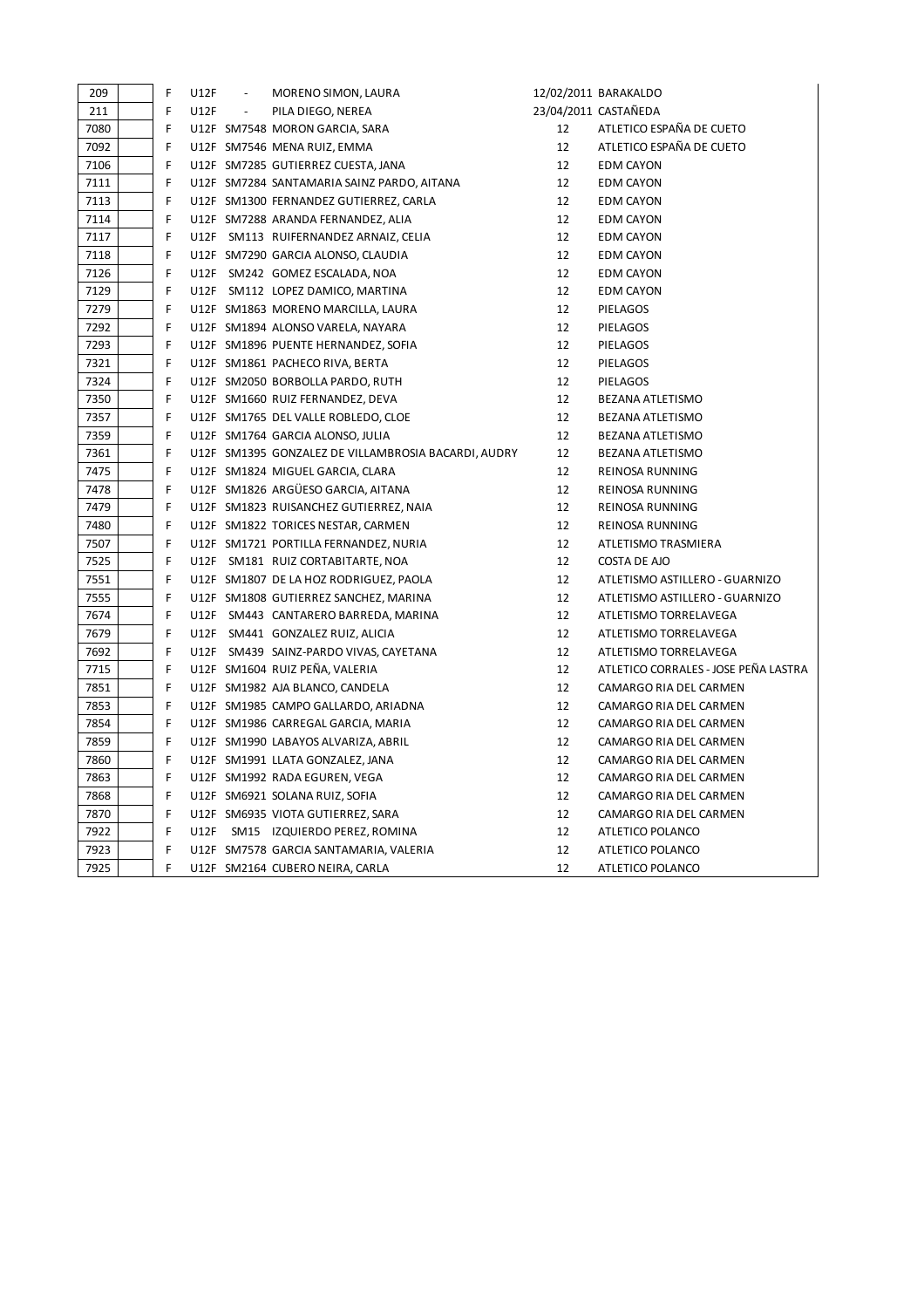|      |   |             |                                        | 12:20 y 12:25 - Sub10 Masculino (690m) / 2 SERIES        |                     |                                      |    |
|------|---|-------------|----------------------------------------|----------------------------------------------------------|---------------------|--------------------------------------|----|
|      |   |             | Dorsal Conf. Sexo Cat. Licencia Nombre |                                                          |                     | Nacimiento Club / Localidad          |    |
|      |   |             |                                        | 12:20 - Final A (Provisional)                            |                     |                                      | 50 |
| 4030 | М |             |                                        | U10M SM7586 DIEZ RUGAMA, LUCAS                           | 13                  | <b>BM ATLETICO COLINDRES</b>         |    |
| 4071 | М |             |                                        | U10M SM2201 CAMPO MAZA, DAVID                            | 14                  | ATLETICO ESPAÑA DE CUETO             |    |
| 4077 | M |             |                                        | U10M SM7545 ANIEVAS CANTERO, MATEO                       | 13                  | ATLETICO ESPAÑA DE CUETO             |    |
| 4078 | M |             |                                        | U10M SM6854 DEL RIO GONZALEZ, NICO                       | 13                  | ATLETICO ESPAÑA DE CUETO             |    |
| 4080 | M |             |                                        | U10M SM2022 CALOCA LOPEZ, MARCOS                         | 13                  | ATLETICO ESPAÑA DE CUETO             |    |
| 4101 | м |             |                                        | U10M SM207 SAINZ REYES, GONZALO                          | 14                  | <b>EDM CAYON</b>                     |    |
| 4103 | M |             |                                        | U10M SM198 OBREGON DIEZ, PABLO                           | 13                  | <b>EDM CAYON</b>                     |    |
| 4104 | M |             |                                        | U10M SM199 NUÑEZ ALONSO, MARCOS                          | 14                  | <b>EDM CAYON</b>                     |    |
| 4124 | M |             |                                        | U10M SM7277 SAINZ REYES, JON                             | 13                  | EDM CAYON                            |    |
| 4125 | м |             |                                        | U10M SM7279 RESPUELA ESTEBANEZ, ESTEBAN                  | 13                  | EDM CAYON                            |    |
| 4126 | М |             |                                        | U10M SM2095 CAGIGAS COBO, ISMAEL                         | 13                  | <b>EDM CAYON</b>                     |    |
| 4129 | М |             |                                        | U10M SM7276 TRUJILLO GANDARILLAS, GAEL                   | 13                  | <b>EDM CAYON</b>                     |    |
| 4171 | М |             |                                        | U10M SM1588 BLANCO NAZABAL, DANIEL                       | 13                  | ATLETICO LAREDO - CAMPING LAREDO     |    |
| 4176 | M |             |                                        | U10M SM1597 GOMEZ NAVARRO, IBAI                          | 13                  | ATLETICO LAREDO - CAMPING LAREDO     |    |
| 4177 | М |             |                                        | U10M SM1731 GUTIERREZ SORIANO, DANIEL                    | 13                  | ATLETICO LAREDO - CAMPING LAREDO     |    |
| 4182 | М |             |                                        | U10M SM1734 SANCHEZ RAMOS, LEO                           | 13                  | ATLETICO LAREDO - CAMPING LAREDO     |    |
| 4185 | M |             |                                        | U10M SM2256 ALONSO FLOREZ, IVAN                          | 13                  | ATLETICO LAREDO - CAMPING LAREDO     |    |
| 4256 | M |             |                                        | U10M SM1198 RODRIGUEZ SOLANA, DIEGO                      | 13                  | CARCOBA - RIBAMONTAN AL MAR          |    |
| 4257 | M |             |                                        | U10M SM1887 ZAMACONA SAÑUDO, DAVID                       | 14                  | CARCOBA - RIBAMONTAN AL MAR          |    |
| 4280 | M |             |                                        | U10M SM2056 GOMEZ SAINZ EZQUERRA, ADRIAN                 | 13                  | <b>PIELAGOS</b>                      |    |
| 4291 | м |             |                                        | U10M SM200 ABASCAL FERNANDEZ, ADAN                       | 13                  | <b>PIELAGOS</b>                      |    |
| 4313 | M |             |                                        | U10M SM1923 MORA MURIEL, IKER                            | 13                  | PIELAGOS                             |    |
| 4353 | м |             |                                        | U10M SM1686 DEL RIO ROBLEDO, VICTOR HUGO                 | 13                  | BEZANA ATLETISMO                     |    |
| 4359 | М |             |                                        | U10M SM1442 HIGUERA RIANCHO, YAGO                        | 14                  | BEZANA ATLETISMO                     |    |
| 4361 | М |             |                                        | U10M SM1427 LOPEZ MARTIN, IÑIGO                          | 13                  | BEZANA ATLETISMO                     |    |
| 4366 | М |             |                                        | U10M SM1664 GOMEZ LAVID, VICTOR                          | 13                  | <b>BEZANA ATLETISMO</b>              |    |
| 4368 | М |             |                                        | U10M SM1524 FERNANDEZ LEGER, MATEO                       | 13                  | <b>BEZANA ATLETISMO</b>              |    |
| 4477 | М |             |                                        | U10M SM1305 NAGMOUCHI FERNANDEZ, FARIZ                   | 13                  | REINOSA RUNNING                      |    |
| 4478 | М |             |                                        | U10M SM1306 VEGAS AGUILERA, PABLO                        | 13                  | REINOSA RUNNING                      |    |
| 4479 | M |             |                                        | U10M SM1833 CUEVAS GUTIERREZ, ENOL                       | 13                  | REINOSA RUNNING                      |    |
| 4480 | M |             |                                        | U10M SM1831 ROJO PEÑA, ADRIAN                            | 13                  | REINOSA RUNNING                      |    |
| 4509 | м |             |                                        | U10M SM1699 MONASTERIO LAVIN, RICARDO                    | 13                  | ATLETISMO TRASMIERA                  |    |
| 4510 | M |             |                                        | U10M SM1718 RODRIGUEZ GOMEZ, LARO                        | 13                  | ATLETISMO TRASMIERA                  |    |
| 4551 | M |             |                                        | U10M SM1578 RODRIGUEZ SALDAÑA, MARIO                     | 13                  | ATLETISMO ASTILLERO - GUARNIZO       |    |
| 4552 | M |             |                                        | U10M SM7263 LEGUINA MARTINEZ, ANDRES                     | 13                  | ATLETISMO ASTILLERO - GUARNIZO       |    |
| 4663 | M |             |                                        | U10M SM1559 PEREZ ARRANZ, ALEJANDRO                      | 13                  | ATLETISMO TORRELAVEGA                |    |
| 4664 | M |             |                                        | U10M SM1402 CEBALLOS MATEU, FABIO                        | 13                  | ATLETISMO TORRELAVEGA                |    |
| 4679 | M |             |                                        | U10M SM2205 DIAZ GONZALEZ, ABEL                          | 13                  | ATLETISMO TORRELAVEGA                |    |
| 4686 | М |             |                                        | U10M SM1403 GUTIERREZ BALBAS, KILIAN                     | 13                  | ATLETISMO TORRELAVEGA                |    |
| 4701 | М |             |                                        | U10M SM2000 RINA CUESTA, LUCA                            | 14                  | ATLETISMO TORRELAVEGA                |    |
| 4703 | М |             |                                        | U10M SM1544 GALLARDO HERRERO, TELMO                      | 13                  | ATLETISMO TORRELAVEGA                |    |
| 4704 | M |             |                                        | U10M SM2008 HERRERA ALONSO, ADRIAN                       | 13                  | ATLETISMO TORRELAVEGA                |    |
| 4705 | M |             |                                        | U10M SM2033 ACUÑA FERNANDEZ, PABLO                       | 14                  | ATLETISMO TORRELAVEGA                |    |
| 4716 | М |             |                                        | U10M SM1561 PEREZ RUIZ, MARCOS                           | 13                  | ATLETICO CORRALES - JOSE PEÑA LASTRA |    |
| 4854 | M |             |                                        | U10M SM7512 GOMEZ ORTUÑO, JAVIER                         | 13                  | CAMARGO RIA DEL CARMEN               |    |
| 4857 | M |             |                                        | U10M SM6917 LOPEZ GREGORIO, ALVARO                       | 13                  | CAMARGO RIA DEL CARMEN               |    |
| 4921 | M |             |                                        | U10M SM2166 OBREGON AROZAMENA, NICO                      | 13                  | ATLETICO POLANCO                     |    |
| 4955 | М |             |                                        | U10M SM7424 LEON SUAREZ, YIRAN                           | 13                  | INFICANT - VILLA DE NOJA             |    |
| 4956 | M |             |                                        | U10M SM7109 VEGA MIRANDA, MARTIN                         | 13                  | INFICANT - VILLA DE NOJA             |    |
| 4958 | M |             |                                        | U10M SM2279 BLANCO CUETO, ADRIAN                         | 13                  | INFICANT - VILLA DE NOJA             |    |
|      |   |             |                                        |                                                          |                     |                                      | 50 |
|      |   | <b>U10M</b> | $\overline{\phantom{a}}$               | 12:25 - Final B (Provisional)<br>AGUDO GARCIA, ALEJANDRO |                     | 10/04/2014 COLINDRES                 |    |
| 212  | M | U10M        |                                        |                                                          |                     | 02/02/2014 SANTIBAÑEZ DE CARRIEDO    |    |
| 214  | M |             | $\overline{\phantom{a}}$               | ALONSO RAMOS, AXEL                                       |                     |                                      |    |
| 215  | М | U10M        | $\overline{\phantom{a}}$               | <b>BELLOTA FUENTES, DIEGO</b>                            |                     | 11/08/2014 SANTANDER                 |    |
| 220  | M | U10M        | $\overline{\phantom{a}}$               | CAMPO GUTIERREZ, MARCOS                                  |                     | 24/04/2014 SANTANDER                 |    |
| 221  | M | U10M        | $\overline{\phantom{a}}$               | CRESPO CANTERO, OLIVER                                   | 07/03/2013 TORRES   |                                      |    |
| 222  | M | U10M        | $\overline{\phantom{a}}$               | FERNANDEZ DIEGO, JULIO                                   |                     | 12/05/2014 ESLES DE CAYON            |    |
| 223  | М | U10M        | $\overline{\phantom{a}}$               | FERNANDEZ DOSAL, MATEO                                   | 14/10/2014 PIELAGOS |                                      |    |
| 228  | M | U10M        | $\overline{\phantom{a}}$               | FERNANDEZ GARCIA, MANUEL                                 |                     | 30/01/2014 SANTANDER                 |    |
| 231  | М | U10M        | $\overline{\phantom{a}}$               | ORIA MEDIAVILLA, MARIO                                   |                     | 22/12/2013 SANTANDER                 |    |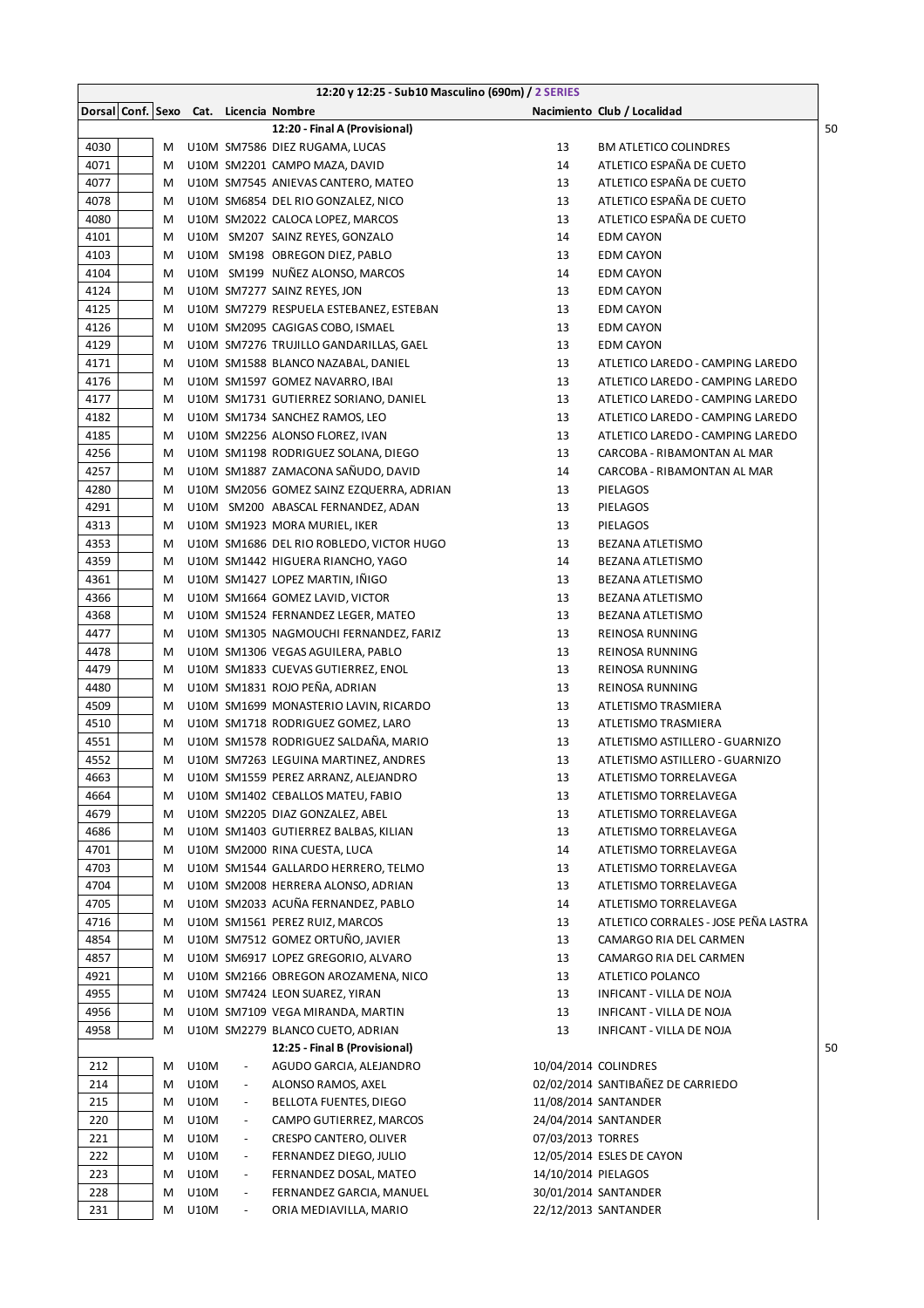| 4033 | M |  | U10M SM1616 CARRERA CARRERAS, JAVIER                 | 14 | <b>BM ATLETICO COLINDRES</b>     |
|------|---|--|------------------------------------------------------|----|----------------------------------|
| 4034 | М |  | U10M SM1946 RUIZ PEREDA, MARIO                       | 14 | <b>BM ATLETICO COLINDRES</b>     |
| 4070 | M |  | U10M SM1673 FIGUERAS GOMEZ, LEO                      | 14 | ATLETICO ESPAÑA DE CUETO         |
| 4073 | Μ |  | U10M SM1671 SANTAMARIA MARTIN, MARIO                 | 14 | ATLETICO ESPAÑA DE CUETO         |
| 4074 | M |  | U10M SM1312 SAIZ GUTIERREZ, ALEJANDRO                | 14 | ATLETICO ESPAÑA DE CUETO         |
| 4083 | M |  | U10M SM1246 CASTELA FERNANDEZ, DANIEL                | 14 | ATLETICO ESPAÑA DE CUETO         |
| 4084 | M |  | U10M SM1791 TOCA ORTIZ, ZAYN                         | 14 | ATLETICO ESPAÑA DE CUETO         |
| 4112 | м |  | U10M SM1515 SIMIONESCU HOYOS, EMANUEL                | 14 | <b>EDM CAYON</b>                 |
| 4128 | M |  | U10M SM2097 SUAREZ IZAGUIRRE, MARIO                  | 14 | <b>EDM CAYON</b>                 |
| 4172 | M |  | U10M SM497 DE LA TORRE BUSTILLO, CARLOS              | 14 | ATLETICO LAREDO - CAMPING LAREDO |
| 4174 | Μ |  | U10M SM1591 FERNANDEZ RIESTRA, DANIEL                | 14 | ATLETICO LAREDO - CAMPING LAREDO |
| 4281 | M |  | U10M SM1864 IBAÑEZ BARCENA, MARCO                    | 14 | PIELAGOS                         |
| 4285 | M |  | U10M SM1890 QUERO VILLEGAS, JULIO ENRIQUE            | 14 | PIELAGOS                         |
| 4351 | M |  | U10M SM172 CRESPO FLORES, JAIRO                      | 14 | BEZANA ATLETISMO                 |
| 4354 | M |  | U10M SM1396 GONZALEZ DE VILLAMBROSIA BACARDI, OLIVER | 14 | BEZANA ATLETISMO                 |
| 4362 | М |  | U10M SM1397 SORDO BARQUIN, ADRIAN                    | 14 | <b>BEZANA ATLETISMO</b>          |
| 4363 | M |  | U10M SM1265 SAN ANTONIO-ABAD SALAS, ADRIAN           | 14 | BEZANA ATLETISMO                 |
| 4365 | M |  | U10M SM1663 ONANDIA HERRAN, MARIO                    | 14 | <b>BEZANA ATLETISMO</b>          |
| 4367 | M |  | U10M SM1545 GALGUERA RAMIREZ, MARCO                  | 14 | BEZANA ATLETISMO                 |
| 4372 | M |  | U10M SM1387 SETIEN CASTILLO, MARIO                   | 14 | <b>BEZANA ATLETISMO</b>          |
| 4377 | M |  | U10M SM1781 MANRIQUE GONZALEZ, MANUEL                | 14 | BEZANA ATLETISMO                 |
| 4475 | Μ |  | U10M SM1830 FERNANDEZ DIEZ, LARO                     | 14 | REINOSA RUNNING                  |
| 4527 | M |  | U10M SM2025 SAN EMETERIO RUIZ, ANGEL                 | 14 | COSTA DE AJO                     |
| 4550 | M |  | U10M SM188 PORTILLA ARCE, OSCAR                      | 14 | ATLETISMO ASTILLERO - GUARNIZO   |
| 4553 | M |  | U10M SM184 PALACIO PALACIO, GUILLEN                  | 14 | ATLETISMO ASTILLERO - GUARNIZO   |
| 4554 | M |  | U10M SM240 DIAZ-RIVAVELARDE MARTIN, DIEGO            | 14 | ATLETISMO ASTILLERO - GUARNIZO   |
| 4660 | M |  | U10M SM2229 LELA, LUKA                               | 14 | ATLETISMO TORRELAVEGA            |
| 4675 | М |  | U10M SM2005 GONZALEZ PALENCIA, MARCO                 | 14 | ATLETISMO TORRELAVEGA            |
| 4850 | M |  | U10M SM463 BARROS CAVIA, ALBERTO                     | 14 | CAMARGO RIA DEL CARMEN           |
| 4851 | M |  | U10M SM1972 CAGIGAL JIMENEZ, CARLOS                  | 14 | CAMARGO RIA DEL CARMEN           |
| 4852 | M |  | U10M SM708 CAGIGAS ALONSO, DIEGO                     | 14 | CAMARGO RIA DEL CARMEN           |
| 4853 | м |  | U10M SM1974 CRUZ MARTINEZ, FABIO                     | 14 | CAMARGO RIA DEL CARMEN           |
| 4856 | M |  | U10M SM469 GUARDADO HERNANDEZ, ALVARO                | 14 | CAMARGO RIA DEL CARMEN           |
| 4858 | M |  | U10M SM106 MAROTO NOVAL, VICTOR                      | 14 | CAMARGO RIA DEL CARMEN           |
| 4859 | M |  | U10M SM2128 RUIZ PARDO, MATEO                        | 14 | CAMARGO RIA DEL CARMEN           |
| 4861 | м |  | U10M SM2127 URIARTE RUIZ, LUCAS                      | 14 | CAMARGO RIA DEL CARMEN           |
| 4864 | M |  | U10M SM2278 BEDIA BULNES, ALVARO                     | 14 | CAMARGO RIA DEL CARMEN           |
| 4920 | M |  | U10M SM2169 MUÑOZ DE LA TORRE, TIAGO                 | 14 | ATLETICO POLANCO                 |
| 4922 | М |  | U10M SM2165 MARTOS ALONSO, DIEGO                     | 14 | ATLETICO POLANCO                 |
| 4923 | м |  | U10M SM2163 GARCIA MARTINEZ, NECO                    | 14 | ATLETICO POLANCO                 |
| 4957 | M |  | U10M SM450 GONZALEZ LOPEZ, ALDO                      | 14 | INFICANT - VILLA DE NOJA         |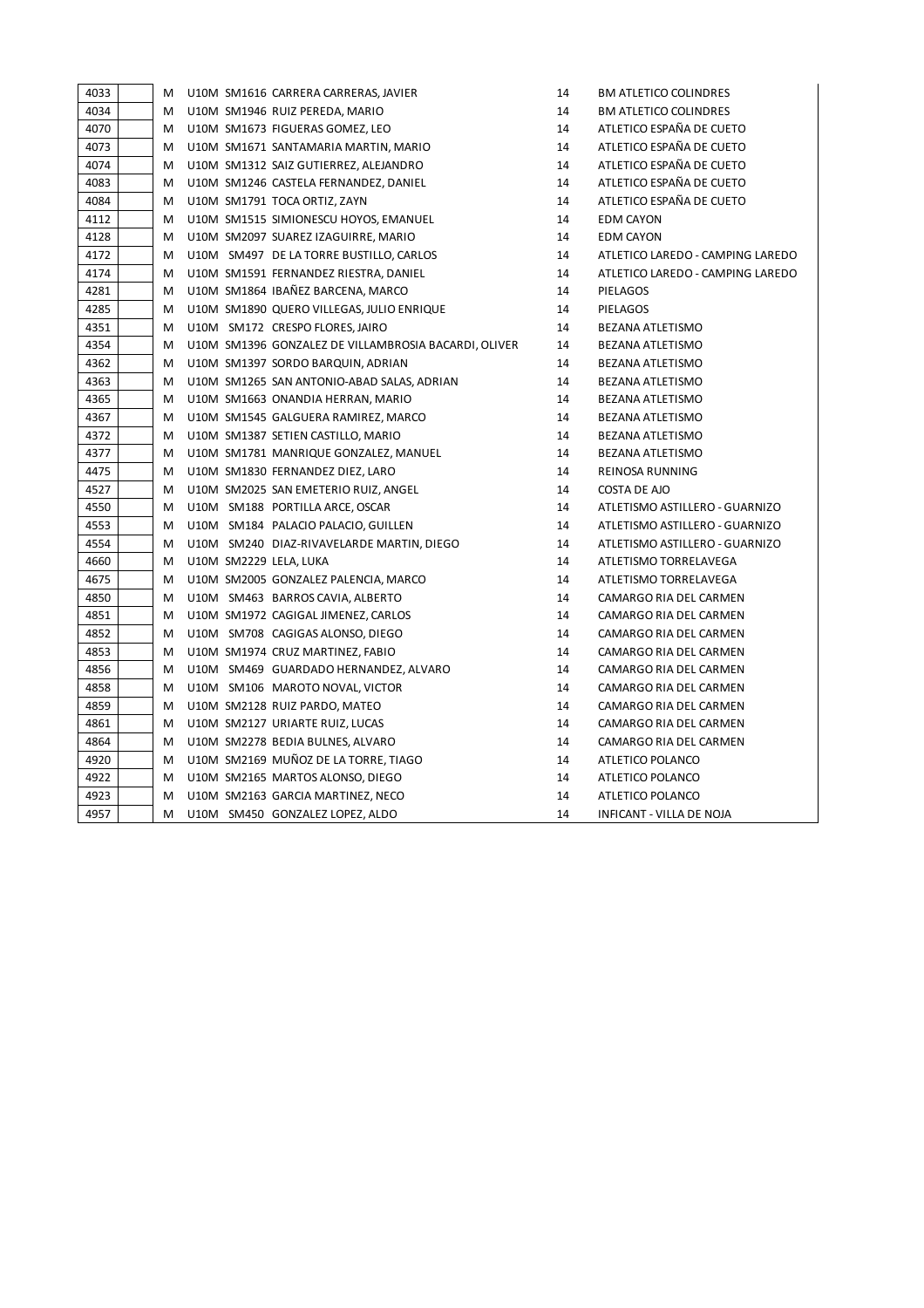|      |   |             |                                        | 12:30 y 12:35 - Sub10 Femenino (690m) / 2 SERIES |                    |                                      |    |
|------|---|-------------|----------------------------------------|--------------------------------------------------|--------------------|--------------------------------------|----|
|      |   |             | Dorsal Conf. Sexo Cat. Licencia Nombre |                                                  |                    | Nacimiento Club / Localidad          |    |
|      |   |             |                                        | 12:30 - Final A (Provisional)                    |                    |                                      | 42 |
| 5030 | F |             |                                        | U10F SM7344 BRINGAS GUTIERREZ, VALERIA           | 13                 | <b>BM ATLETICO COLINDRES</b>         |    |
| 5033 | F |             |                                        | U10F SM1927 PEREZ MUÑOZ, GARAZI                  | 13                 | <b>BM ATLETICO COLINDRES</b>         |    |
| 5071 | F |             |                                        | U10F SM1708 IGLESIAS ESTEVEZ, ISABEL             | 14                 | ATLETICO ESPAÑA DE CUETO             |    |
| 5077 | F |             |                                        | U10F SM7076 SIRAGE EDDINE KARAFLI, HIBA          | 13                 | ATLETICO ESPAÑA DE CUETO             |    |
| 5108 | F |             |                                        | U10F SM2099 SUAREZ VIOTA, VALENTINA              | 13                 | EDM CAYON                            |    |
| 5112 | F |             |                                        | U10F SM1408 GARCIA SCHEILCH, MARINA              | 13                 | <b>EDM CAYON</b>                     |    |
| 5115 | F |             |                                        | U10F SM7286 PRIETO RODRIGUEZ, JULIA              | 13                 | <b>EDM CAYON</b>                     |    |
| 5119 | F |             |                                        | U10F SM153 ABELLAN PINEDA, EMMA                  | 13                 | <b>EDM CAYON</b>                     |    |
| 5136 | F |             |                                        | U10F SM1384 CASTILLO CARRASCO, ALEXANDRA         | 13                 | CARBONERO CASTRO                     |    |
| 5172 | F |             |                                        | U10F SM1587 CALONGE VILA, CELIA                  | 14                 | ATLETICO LAREDO - CAMPING LAREDO     |    |
| 5175 | F |             |                                        | U10F SM1735 SANCHEZ RAMOS, EMMA                  | 13                 | ATLETICO LAREDO - CAMPING LAREDO     |    |
| 5219 | F |             |                                        | U10F SM1576 CAMPO BLANCO, ALICIA                 | 13                 | CA OLIMPIA - LAFUENTE                |    |
| 5295 | F |             |                                        | U10F SM1899 REYERO MARTIN, CANDELA               | 14                 | PIELAGOS                             |    |
| 5302 | F | <b>U10F</b> |                                        | SM27 MORENO MARCILLA, ANDREA                     | 13                 | PIELAGOS                             |    |
| 5350 | F | <b>U10F</b> |                                        | SM42 NAVARRO CHAMORRO, CARMEN                    | 13                 | BEZANA ATLETISMO                     |    |
| 5353 | F |             |                                        | U10F SM1318 ARGOTE GARCIA, VEGA                  | 13                 | <b>BEZANA ATLETISMO</b>              |    |
| 5355 | F |             |                                        | U10F SM1665 DE LA LOMA GARCIA, DAFNE             | 14                 | BEZANA ATLETISMO                     |    |
| 5356 | F |             |                                        | U10F SM139 SANMARTIN GONZALEZ, ANTIA             | 14                 | BEZANA ATLETISMO                     |    |
| 5359 | F |             |                                        | U10F SM1338 REAL CAZENAVE, JULIA                 | 13                 | BEZANA ATLETISMO                     |    |
| 5365 | F |             |                                        | U10F SM1666 ALBERDI GUERRA, NOA                  | 13                 | BEZANA ATLETISMO                     |    |
| 5368 | F |             |                                        | U10F SM1798 PAJARIN MARCOS, LUCIA                | 13                 | BEZANA ATLETISMO                     |    |
| 5475 | F |             |                                        | U10F SM1839 LOPEZ MARTIN, ADA                    | 13                 | REINOSA RUNNING                      |    |
| 5507 | F |             |                                        | U10F SM7489 VALLEJO PALACIO, ELIA                | 13                 | ATLETISMO TRASMIERA                  |    |
| 5508 | F |             |                                        | U10F SM1228 GUTIERREZ MIGUEL, VALERIA            | 13                 | ATLETISMO TRASMIERA                  |    |
| 5509 | F |             |                                        | U10F SM1229 LOPEZ SOLANA, ANGELA                 | 13                 | ATLETISMO TRASMIERA                  |    |
| 5510 | F |             |                                        | U10F SM1692 MARTINEZ MORA, ENMA                  | 13                 | ATLETISMO TRASMIERA                  |    |
| 5511 | F |             |                                        | U10F SM1738 MATANZAS BARRAGAN, CORAL             | 13                 | ATLETISMO TRASMIERA                  |    |
| 5525 | F |             |                                        | U10F SM2029 GOMEZ CABRILLO, ISABEL               | 14                 | COSTA DE AJO                         |    |
| 5551 | F |             |                                        | U10F SM1819 GARCIA RICONDO, LAURA                | 13                 | ATLETISMO ASTILLERO - GUARNIZO       |    |
| 5552 | F |             |                                        | U10F SM1211 GOMEZ GARCIA, SARA                   | 13                 | ATLETISMO ASTILLERO - GUARNIZO       |    |
| 5688 | F |             |                                        | U10F SM1555 BALBAS RODRIGUEZ, LARA               | 13                 | ATLETISMO TORRELAVEGA                |    |
| 5689 | F |             |                                        | U10F SM1560 LUENGO VILLORIA, LARA                | 13                 | ATLETISMO TORRELAVEGA                |    |
| 5690 | F |             |                                        | U10F SM1998 GARCIA DIEZ, VERA                    | 14                 | ATLETISMO TORRELAVEGA                |    |
| 5691 | F |             |                                        | U10F SM2019 FRECAUTAN POLEACOVA, VALERIA         | 13                 | ATLETISMO TORRELAVEGA                |    |
| 5692 | F |             |                                        | U10F SM2220 CEBALLOS HEVIA, ALEJANDRA            | 14                 | ATLETISMO TORRELAVEGA                |    |
| 5716 | F |             |                                        | U10F SM2202 PEÑA FOMICHENKO, ANGELA              | 13                 | ATLETICO CORRALES - JOSE PEÑA LASTRA |    |
| 5717 | F |             |                                        | U10F SM2265 TERAN CASTILLO, NAIA                 | 13                 | ATLETICO CORRALES - JOSE PEÑA LASTRA |    |
| 5851 | F |             |                                        | U10F SM7105 DE LAS HERAS GARCIA, CARLOTA         | 13                 | CAMARGO RIA DEL CARMEN               |    |
| 5852 | F |             |                                        | U10F SM2045 FERNANDEZ ANTUÑA, JULIA              | 13                 | CAMARGO RIA DEL CARMEN               |    |
| 5853 | F |             |                                        | U10F SM2046 GUTIERREZ MEDIAVILLA, MARINA         | 13                 | CAMARGO RIA DEL CARMEN               |    |
| 5855 | F |             |                                        | U10F SM782 PEREZ GACIA, JULIETA                  | 14                 | CAMARGO RIA DEL CARMEN               |    |
| 5955 | F |             |                                        | U10F SM1415 RABEI, STACEY NADINE                 | 13                 | INFICANT - VILLA DE NOJA             |    |
|      |   |             |                                        | 12:35 - Final B (Provisional)                    |                    |                                      | 41 |
| 232  | F | <b>U10F</b> | $\overline{\phantom{a}}$               | ABASCAL FERNANDEZ, LARA                          |                    | 19/10/2014 ENTRAMBASAGUAS            |    |
| 233  | F | <b>U10F</b> | $\overline{\phantom{a}}$               | ARENAS VIERA, DANIELA                            |                    | 03/05/2013 SANTANDER                 |    |
| 235  | F |             | $\overline{\phantom{a}}$               | CUBERO NEIRA, LAURA                              | 22/01/2014 POLANCO |                                      |    |
|      |   | <b>U10F</b> |                                        | ECHEVARRIA SANTAMARIA, ALBA                      |                    |                                      |    |
| 244  | F | <b>U10F</b> | $\overline{\phantom{a}}$               |                                                  |                    | 20/11/2014 SANTANDER                 |    |
| 245  | F | <b>U10F</b> | $\overline{\phantom{a}}$               | HEREDIA FERNANDEZ, LOLA                          |                    | 13/04/2014 ORUÑA DE PIELAGOS         |    |
| 260  | F | U10F        | $\overline{\phantom{a}}$               | IZQUIERDO FERNANDEZ, LUCIA                       |                    | 29/07/2014 SANTANDER                 |    |
| 266  | F | <b>U10F</b> | $\overline{\phantom{a}}$               | MORENO SIMON, ANA                                |                    | 03/03/2014 BARAKALDO                 |    |
| 267  | F | <b>U10F</b> | $\overline{\phantom{a}}$               | ORTIZ RAMOS, PAULA                               |                    | 05/02/2013 SANTANDER                 |    |
| 270  | F | <b>U10F</b> | $\overline{\phantom{a}}$               | REVUELTA REVENTUN, JULIA                         |                    | 17/08/2013 IGOLLO DE CAMARGO         |    |
| 281  | F | <b>U10F</b> | $\overline{\phantom{a}}$               | SAIZ GONZALEZ, ANDREA                            | 15/01/2014 ARCE    |                                      |    |
| 286  | F | U10F        | $\overline{\phantom{a}}$               | VELASCO RIOS, SARA                               |                    | 06/06/2014 SANTANDER                 |    |
| 5031 | F |             |                                        | U10F SM1851 SANCHEZ CAVADAS, OLIVIA              | 14                 | <b>BM ATLETICO COLINDRES</b>         |    |
| 5032 | F |             |                                        | U10F SM1618 SANTA EUFEMIA RUIZ, YEBEL            | 14                 | <b>BM ATLETICO COLINDRES</b>         |    |
| 5035 | F |             |                                        | U10F SM1873 MARTINEZ ALUMBREROS, SARA            | 14                 | <b>BM ATLETICO COLINDRES</b>         |    |
| 5036 | F |             |                                        | U10F SM1874 RENTERIA CONDE, NAIA                 | 14                 | <b>BM ATLETICO COLINDRES</b>         |    |
| 5070 | F |             |                                        | U10F SM1251 PASCUAL RUIZ, CRISTINA               | 14                 | ATLETICO ESPAÑA DE CUETO             |    |
| 5078 | F |             |                                        | U10F SM432 EXPOSITO PEREZ, LUCIA                 | 14                 | ATLETICO ESPAÑA DE CUETO             |    |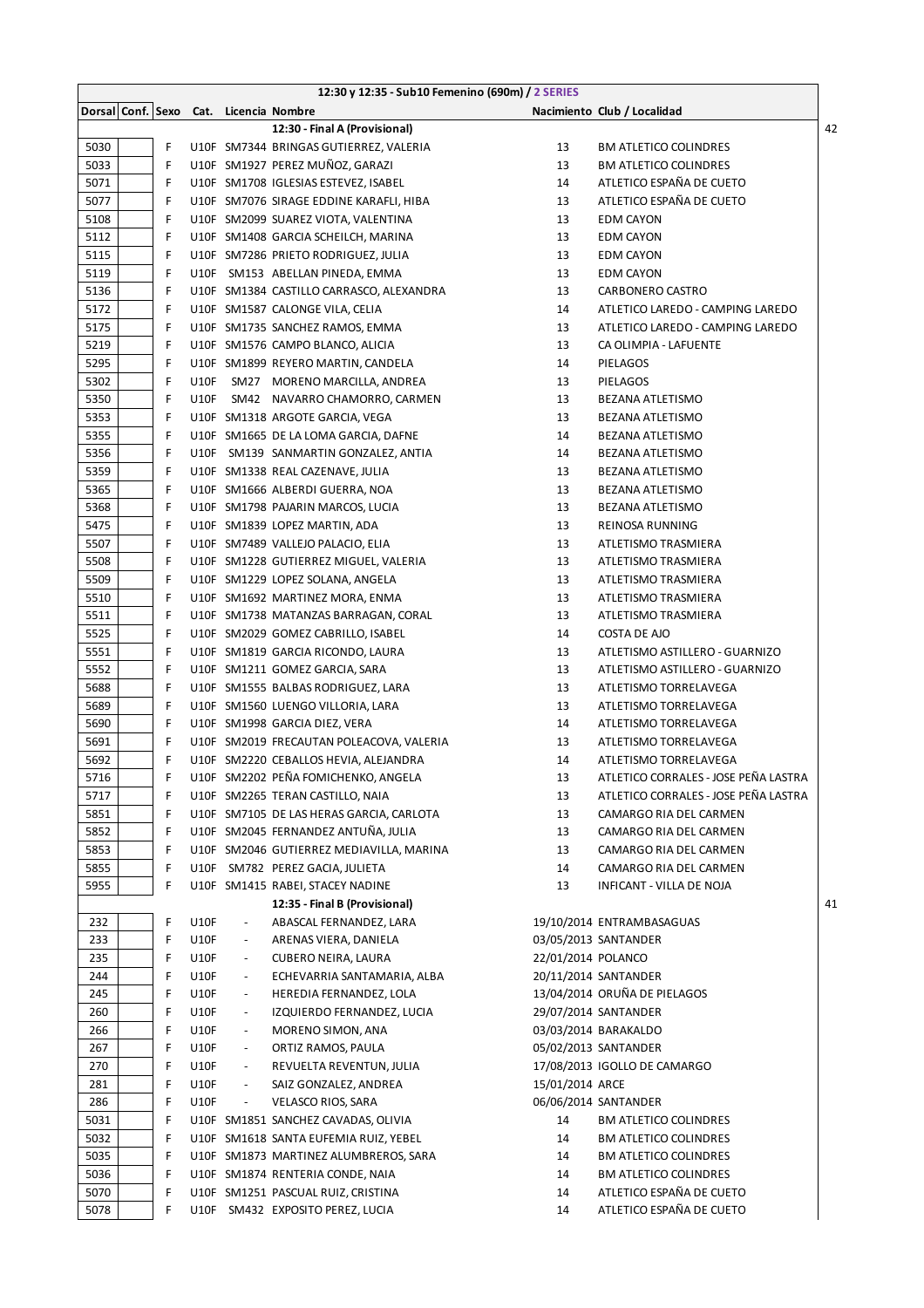| 5113 | F |             | U10F SM1580 GARCIA FERNANDEZ, AINOA             | 14 | <b>EDM CAYON</b>                 |
|------|---|-------------|-------------------------------------------------|----|----------------------------------|
| 5114 | F | <b>U10F</b> | SM152 AGUEROS ROLDAN, VERA                      | 14 | <b>EDM CAYON</b>                 |
| 5117 | F | <b>U10F</b> | SM158 TAZON FERNANDEZ, JIMENA                   | 14 | <b>EDM CAYON</b>                 |
| 5118 | F | U10F        | SM164 COCIÑA PRADO, IRIA                        | 14 | <b>EDM CAYON</b>                 |
| 5170 | F |             | U10F SM1598 ALVAREZ GALLEGO, IRENE              | 14 | ATLETICO LAREDO - CAMPING LAREDO |
| 5284 | F |             | U10F SM461 FERNANDEZ LAVIN, ALBA                | 14 | PIELAGOS                         |
| 5285 | F |             | U10F SM1865 VALLEJO LOZANO, DEVA                | 14 | PIELAGOS                         |
| 5287 | F |             | U10F SM1867 QUINDOS PELAYO, LUCIA               | 14 | PIELAGOS                         |
| 5296 | F |             | U10F SM1900 FERNANDEZ GARCIA, VERONICA          | 14 | <b>PIELAGOS</b>                  |
| 5298 | F |             | U10F SM1885 MAZON ZUBIAURRE, HELENA             | 14 | <b>PIELAGOS</b>                  |
| 5310 | F |             | U10F SM1875 ALVAREZ PALACIOS, PAULA             | 14 | <b>PIELAGOS</b>                  |
| 5351 | F |             | U10F SM1747 PUENTE HAYA, CLAUDIA                | 14 | BEZANA ATLETISMO                 |
| 5352 | F |             | U10F SM1377 ELOLA PI, PAULA                     | 14 | BEZANA ATLETISMO                 |
| 5361 | F |             | U10F SM1329 HERRERA CACENAVE, DANIELA           | 14 | BEZANA ATLETISMO                 |
| 5363 | F |             | U10F SM1392 VEGA CASTILLO, LUNA                 | 14 | BEZANA ATLETISMO                 |
| 5371 | F |             | U10F SM2225 SARMIENTO LOPEZ, CANDELA            | 14 | BEZANA ATLETISMO                 |
| 5550 | F |             | U10F SM215 PASCUA JURADO, CARMEN                | 14 | ATLETISMO ASTILLERO - GUARNIZO   |
| 5553 | F |             | U10F SM2236 REBOLLAR NATIVIDAD, FLAVIA VICTORIA | 14 | ATLETISMO ASTILLERO - GUARNIZO   |
| 5687 | F |             | U10F SM2206 CARRAL MORAN, VEGA                  | 14 | ATLETISMO TORRELAVEGA            |
| 5856 | F |             | U10F SM1976 POMBO ORTIZ, JIMENA                 | 14 | CAMARGO RIA DEL CARMEN           |
| 5857 | F |             | U10F SM1978 RIAGA LLAMA, ELENA                  | 14 | CAMARGO RIA DEL CARMEN           |
| 5858 | F |             | U10F SM1977 RIAGA LLAMA, SANDRA                 | 14 | CAMARGO RIA DEL CARMEN           |
| 5859 | F | <b>U10F</b> | SM780 SAN SEGUNDO GARCIA, LAURA                 | 14 | CAMARGO RIA DEL CARMEN           |
| 5860 | F |             | U10F SM1979 SANCHEZ GARCIA, MARINA              | 14 | CAMARGO RIA DEL CARMEN           |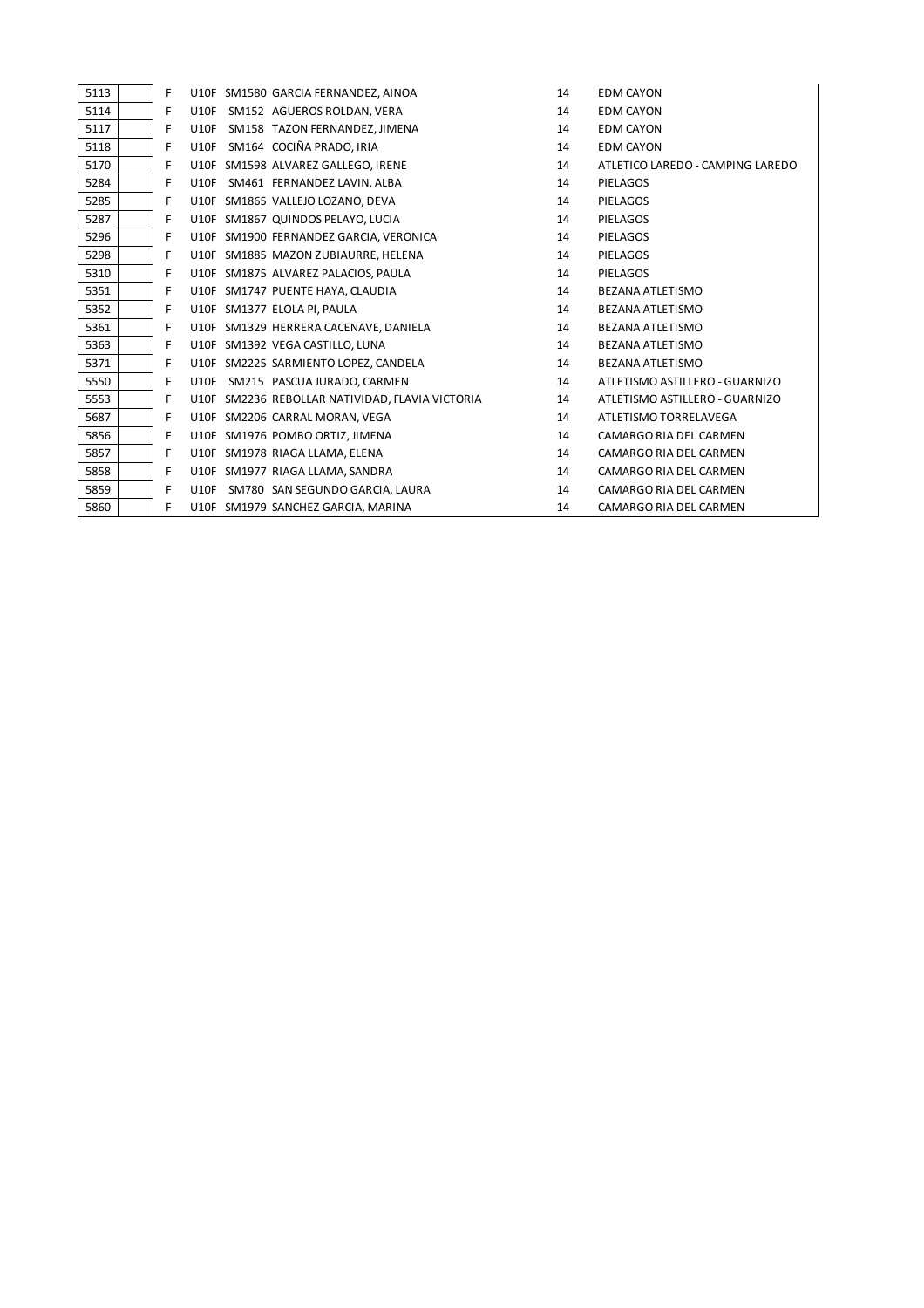|                   | 12:40 - Sub08 Masculino (230m) |             |                          |                                                                     |                     |                                      |  |
|-------------------|--------------------------------|-------------|--------------------------|---------------------------------------------------------------------|---------------------|--------------------------------------|--|
| Dorsal Conf. Sexo |                                |             |                          | Cat. Licencia Nombre                                                |                     | Nacimiento Club / Localidad          |  |
| 343               | M                              | <b>U08M</b> | $\overline{\phantom{a}}$ | CAMPO GUTIERREZ, OLIVER                                             |                     | 19/12/2016 SANTANDER                 |  |
| 344               | М                              | <b>U08M</b> | $\overline{\phantom{a}}$ | CAMPO MARTINEZ, MARTIN                                              |                     | 04/12/2016 SANTANDER                 |  |
| 345               | M                              | U08M        | $\overline{\phantom{a}}$ | COBO MONTIEL, MATEO                                                 | 24/04/2015 PONTEJOS |                                      |  |
| 346               | М                              | <b>U08M</b> | $\overline{\phantom{a}}$ | CUDERO DIAZ-MAROTO, ARITZ                                           |                     | 10/07/2015 SANTANDER                 |  |
| 353               | M                              | <b>U08M</b> | $\overline{\phantom{a}}$ | DODON, ALEXANDRU                                                    |                     | 14/07/2015 SANTANDER                 |  |
| 355               | M                              | <b>U08M</b> | $\overline{\phantom{a}}$ | FERNANDEZ GARCIA, JAVIER                                            |                     | 01/08/2016 SANTANDER                 |  |
| 356               | M                              | U08M        | $\overline{\phantom{a}}$ | GOMEZ CAMPO, SERGIO                                                 | 09/04/2015 SARON    |                                      |  |
| 357               | M                              | U08M        | $\overline{\phantom{a}}$ | <b>GUTIERREZ RUIZ, JOSE</b>                                         |                     | 14/04/2016 MATAMOROSA                |  |
| 358               | M                              | U08M        | $\overline{\phantom{a}}$ | HEREDIA FERNANDEZ, MAURO                                            |                     | 20/12/2015 ORUÑA DE PIELAGOS         |  |
| 359               | M                              | U08M        | $\overline{\phantom{a}}$ | MARTINEZ JORRIN, HECTOR                                             | 25/10/2016 REINOSA  |                                      |  |
| 360               | M                              | <b>U08M</b> | $\overline{\phantom{a}}$ | PACHO AROBES, JUAN                                                  | 19/02/2016 CARANDIA |                                      |  |
| 2030              | M                              |             |                          | U08M SM2261 BRINGAS GUTIERREZ, MARTIN                               | 16                  | <b>BM ATLETICO COLINDRES</b>         |  |
| 2070              | M                              |             |                          | U08M SM2241 MIERA AIRAS, PABLO                                      | 15                  | ATLETICO ESPAÑA DE CUETO             |  |
| 2071              | M                              |             |                          | U08M SM1359 ABAD GUTIERREZ, MARCOS                                  | 15                  | ATLETICO ESPAÑA DE CUETO             |  |
| 2072              | M                              |             |                          | U08M SM1929 GARCIA ESTEVEZ, LUCAS                                   | 15                  | ATLETICO ESPAÑA DE CUETO             |  |
| 2073              | M                              |             |                          | U08M SM1314 GONZALEZ OSUNA, MIGUEL                                  | 15                  | ATLETICO ESPAÑA DE CUETO             |  |
| 2074              | M                              |             |                          | U08M SM1317 ARROYO QUINDOS, DARIO                                   | 15                  | ATLETICO ESPAÑA DE CUETO             |  |
| 2075              | M                              |             |                          | U08M SM2275 MARTIN HAYA, JAIRO                                      | 16                  | ATLETICO ESPAÑA DE CUETO             |  |
| 2116              | М                              |             |                          | U08M SM2106 RUIZ SILVA, LUCAS                                       | 15                  | <b>EDM CAYON</b>                     |  |
| 2117              | М                              |             |                          |                                                                     | 16                  | <b>EDM CAYON</b>                     |  |
| 2118              |                                |             |                          | U08M SM2107 CALA BEDIA, LEO<br>U08M SM2108 ILLARREGUI SETIEN, ELIAS | 15                  |                                      |  |
|                   | М                              |             |                          |                                                                     |                     | <b>EDM CAYON</b>                     |  |
| 2119              | M                              |             |                          | U08M SM1528 SAN JOSE ARNIELLA, ROBI                                 | 15                  | <b>EDM CAYON</b>                     |  |
| 2170              | М                              |             |                          | U08M SM2255 GOMEZ NAVARRO, MIKEL                                    | 16                  | ATLETICO LAREDO - CAMPING LAREDO     |  |
| 2273              | М                              |             |                          | U08M SM2069 MAYORDOMO LOPEZ, LEO                                    | 15                  | PIELAGOS                             |  |
| 2350              | M                              |             |                          | U08M SM1745 MERINO SANCHEZ, MARTIN                                  | 15                  | <b>BEZANA ATLETISMO</b>              |  |
| 2354              | M                              |             |                          | U08M SM1323 GARZON SUAREZ, LUCAS                                    | 16                  | BEZANA ATLETISMO                     |  |
| 2363              | M                              |             |                          | U08M SM1797 PAJARIN MARCOS, HUGO                                    | 15                  | BEZANA ATLETISMO                     |  |
| 2367              | M                              |             |                          | U08M SM2216 DE LA LOMA GARCIA, ENZO                                 | 16                  | BEZANA ATLETISMO                     |  |
| 2505              | M                              |             |                          | U08M SM1720 FERNANDEZ GOMEZ, NOAH                                   | 15                  | ATLETISMO TRASMIERA                  |  |
| 2525              | M                              |             |                          | U08M SM2032 RUIZ VILLAFRUELA, MATEO                                 | 15                  | COSTA DE AJO                         |  |
| 2550              | M                              |             |                          | U08M SM1418 FUENTES PELKA, KONRAD MOISES                            | 15                  | ATLETISMO ASTILLERO - GUARNIZO       |  |
| 2551              | М                              |             |                          | U08M SM1812 GOMEZ HERRAN, MARIO                                     | 15                  | ATLETISMO ASTILLERO - GUARNIZO       |  |
| 2552              | М                              |             |                          | U08M SM1814 PRACHT FRAGUEIRO, MARIO                                 | 15                  | ATLETISMO ASTILLERO - GUARNIZO       |  |
| 2553              | М                              |             |                          | U08M SM1537 CORDOVILLO GOMEZ, MARIO                                 | 15                  | ATLETISMO ASTILLERO - GUARNIZO       |  |
| 2554              | М                              |             |                          | U08M SM1651 COBO VICENTE, ALAN                                      | 15                  | ATLETISMO ASTILLERO - GUARNIZO       |  |
| 2715              | М                              |             |                          | U08M SM1769 GARCIA GONZALEZ, PABLO                                  | 15                  | ATLETICO CORRALES - JOSE PEÑA LASTRA |  |
| 2716              | М                              |             |                          | U08M SM1549 FERNANDEZ GONZALEZ, MARCOS                              | 15                  | ATLETICO CORRALES - JOSE PEÑA LASTRA |  |
| 2730              | M                              |             |                          | U08M SM2215 EGEA MARTINEZ, EDUARDO                                  | 15                  | ATLETISMO SELAYA - JOSELIN           |  |
| 2750              | M                              |             |                          | U08M SM2081 PEREZ FUENTEVILLA, LEO                                  | 15                  | ATLETICO MENICENSE                   |  |
| 2850              | M                              |             |                          | U08M SM2119 ATIENZA LENONES, JORGE                                  | 15                  | CAMARGO RIA DEL CARMEN               |  |
| 2851              | M                              |             |                          | U08M SM1958 CAVIA SANCHEZ, IBER                                     | 15                  | CAMARGO RIA DEL CARMEN               |  |
| 2853              | M                              |             |                          | U08M SM1959 DE LAS HERAS GARCIA, CESAR                              | 16                  | CAMARGO RIA DEL CARMEN               |  |
| 2854              | M                              |             |                          | U08M SM2047 DUQUE VARGAS, GAEL                                      | 15                  | CAMARGO RIA DEL CARMEN               |  |
| 2855              | M                              |             |                          | U08M SM1960 FERNANDEZ SANCHEZ, DIEGO                                | 15                  | CAMARGO RIA DEL CARMEN               |  |
| 2856              | M                              |             |                          | U08M SM1961 GANGOSO SOLER, ALVARO                                   | 15                  | CAMARGO RIA DEL CARMEN               |  |
| 2857              | M                              |             |                          | U08M SM1379 GONZALEZ BUSTAMANTE, MARIO                              | 15                  | CAMARGO RIA DEL CARMEN               |  |
| 2860              | M                              |             |                          | U08M SM1966 RODRIGUEZ GAMBRA, SAMUEL                                | 16                  | CAMARGO RIA DEL CARMEN               |  |
| 2861              | M                              |             |                          | U08M SM1967 RODRIGUEZ MARTIN, LUCA                                  | 16                  | CAMARGO RIA DEL CARMEN               |  |
| 2863              | М                              |             |                          | U08M SM1969 SANCHEZ PLACER, AARON                                   | 15                  | CAMARGO RIA DEL CARMEN               |  |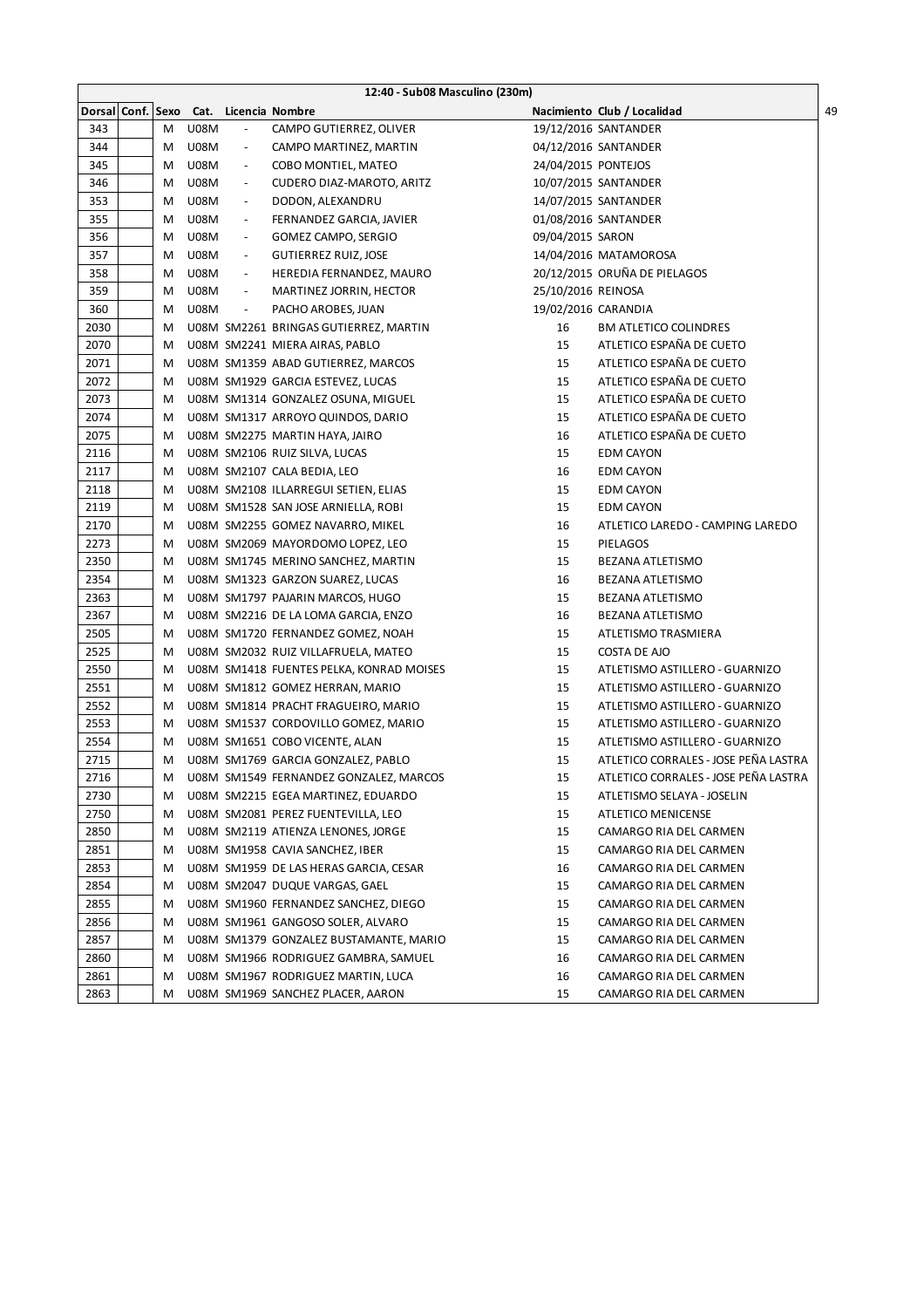|               | 12:50 - Sub08 Femenino (230m) |   |             |                          |                                       |                     |                                      |  |
|---------------|-------------------------------|---|-------------|--------------------------|---------------------------------------|---------------------|--------------------------------------|--|
| <b>Dorsal</b> | Conf. Sexo                    |   | Cat.        |                          | Licencia Nombre                       |                     | 41<br>Nacimiento Club / Localidad    |  |
| 362           |                               | F | <b>U08F</b> |                          | AGUADO ALONSO, JULIETA                |                     | 20/11/2016 SANTANDER                 |  |
| 363           |                               | F | U08F        | $\overline{\phantom{a}}$ | BLANCO LOPEZ, AITANA                  |                     | 28/06/2015 PARBAYON                  |  |
| 364           |                               | F | U08F        | $\overline{\phantom{a}}$ | CAMPO GUTIERREZ, ENYA                 |                     | 19/12/2016 SANTANDER                 |  |
| 365           |                               | F | <b>U08F</b> | $\overline{\phantom{a}}$ | DURANTEZ PEREZ, VEGA                  |                     | 30/05/2016 SANTANDER                 |  |
| 366           |                               | F | <b>U08F</b> | $\overline{\phantom{a}}$ | FERNANDEZ CASUSO, NOA                 | 14/08/2017 CAMARGO  |                                      |  |
| 367           |                               | F | U08F        | $\overline{\phantom{a}}$ | HERVADA GOMEZ, VALENTINA              |                     | 08/04/2016 MURIEDAS                  |  |
| 368           |                               | F | <b>U08F</b> | $\overline{\phantom{a}}$ | MARTINEZ RABANAL, PAULA               | 29/05/2015 HINOJEDO |                                      |  |
| 369           |                               | F | <b>U08F</b> | $\overline{\phantom{a}}$ | PEÑA GIL, CECILIA                     |                     | 02/02/2016 SOTO DE LA MARINA         |  |
| 370           |                               | F | <b>U08F</b> | $\overline{\phantom{a}}$ | PEREZ ANILLO, JANA                    |                     | 14/03/2015 SANTANDER                 |  |
| 371           |                               | F | U08F        | $\overline{\phantom{a}}$ | TEJO OBREGON, JULIA                   | 05/04/2016 MALIAÑO  |                                      |  |
| 372           |                               | F | <b>U08F</b> | $\blacksquare$           | VALDES SAINZ, VALENTINA               |                     | 29/10/2015 SANTANDER                 |  |
| 3060          |                               | F |             |                          | U08F SM1649 ANIEVAS CANTERO, MARTA    | 15                  | ATLETICO ESPAÑA DE CUETO             |  |
| 3062          |                               | F |             |                          | U08F SM1921 GURIDI MARTINEZ, JULIA    | 15                  | ATLETICO ESPAÑA DE CUETO             |  |
| 3063          |                               | F |             |                          | U08F SM1313 ANSOTEGUI ROBLEDO, CHLOE  | 15                  | ATLETICO ESPAÑA DE CUETO             |  |
| 3064          |                               | F |             |                          | U08F SM1644 MELGAREJO ORTIZ, EMMA     | 15                  | ATLETICO ESPAÑA DE CUETO             |  |
| 3120          |                               | F |             |                          | U08F SM2080 BERTOLOTTO GARCIA, NAIRA  | 16                  | <b>EDM CAYON</b>                     |  |
| 3122          |                               | F |             |                          | U08F SM2115 ARTANO MICHELENA, DANIELA | 16                  | <b>EDM CAYON</b>                     |  |
| 3123          |                               | F |             |                          | U08F SM2114 CASTILLO CIANCA, MANUELA  | 15                  | <b>EDM CAYON</b>                     |  |
| 3124          |                               | F |             |                          | U08F SM2113 GOMEZ CRUZ, ROCIO         | 16                  | <b>EDM CAYON</b>                     |  |
| 3125          |                               | F |             |                          | U08F SM2112 DIAZ GARZON, JIMENA       | 15                  | <b>EDM CAYON</b>                     |  |
| 3126          |                               | F |             |                          | U08F SM2111 GUERRA DIAZ, IRATI        | 15                  | <b>EDM CAYON</b>                     |  |
| 3127          |                               | F |             |                          | U08F SM2110 GUTIERREZ SALCEDO, OLIVIA | 16                  | <b>EDM CAYON</b>                     |  |
| 3128          |                               | F |             |                          | U08F SM2109 ALVAREZ ALVAREZ, CHLOE    | 16                  | <b>EDM CAYON</b>                     |  |
| 3129          |                               | F |             |                          | U08F SM1529 VILLALTA ORTEGA, JANA     | 15                  | <b>EDM CAYON</b>                     |  |
| 3170          |                               | F |             |                          | U08F SM2051 CALONGE VILA, INES        | 16                  | ATLETICO LAREDO - CAMPING LAREDO     |  |
| 3352          |                               | F |             |                          | U08F SM1337 PEREZ GOMEZ, LUCIA        | 15                  | BEZANA ATLETISMO                     |  |
| 3360          |                               | F |             |                          | U08F SM2231 SOTO RUIZ, NATALIA        | 15                  | <b>BEZANA ATLETISMO</b>              |  |
| 3361          |                               | F |             |                          | U08F SM2276 HERRERA CACENAVE, AMANDA  | 17                  | BEZANA ATLETISMO                     |  |
| 3508          |                               | F |             |                          | U08F SM2021 GUTIERREZ MIGUEL, MONICA  | 16                  | ATLETISMO TRASMIERA                  |  |
| 3525          |                               | F |             |                          | U08F SM2026 RUIZ MEGIA, ANGELA        | 15                  | COSTA DE AJO                         |  |
| 3550          |                               | F |             |                          | U08F SM1817 DUBARBIE GARCIA, DANIELA  | 15                  | ATLETISMO ASTILLERO - GUARNIZO       |  |
| 3551          |                               | F |             |                          | U08F SM1536 OSORIO HERRERA, ARIANA    | 15                  | ATLETISMO ASTILLERO - GUARNIZO       |  |
| 3552          |                               | F |             |                          | U08F SM2238 GONZALEZ MARTIN, EVA      | 15                  | ATLETISMO ASTILLERO - GUARNIZO       |  |
| 3715          |                               | F |             |                          | U08F SM2217 PARDO TERAN, NOA          | 15                  | ATLETICO CORRALES - JOSE PEÑA LASTRA |  |
| 3716          |                               | F |             |                          | U08F SM2218 DIAZ VEGA RIVES, DANIELA  | 15                  | ATLETICO CORRALES - JOSE PEÑA LASTRA |  |
| 3850          |                               | F |             |                          | U08F SM1575 GARCIA GUTIERREZ, DEVA    | 15                  | CAMARGO RIA DEL CARMEN               |  |
| 3851          |                               | F |             |                          | U08F SM1380 LARIA ORTIZ, VALERIA      | 15                  | CAMARGO RIA DEL CARMEN               |  |
| 3852          |                               | F |             |                          | U08F SM1963 MARTINEZ ALONSO, TALANIA  | 15                  | CAMARGO RIA DEL CARMEN               |  |
| 3854          |                               | F |             |                          | U08F SM1970 VELEZ GOMEZ, MARINA       | 15                  | CAMARGO RIA DEL CARMEN               |  |
| 3920          |                               | F |             |                          | U08F SM2167 OBREGON AROZAMENA, NOA    | 15                  | ATLETICO POLANCO                     |  |
| 3955          |                               | F |             |                          | U08F SM1996 FERNANDEZ COSTALES, CLARA | 15                  | INFICANT - VILLA DE NOJA             |  |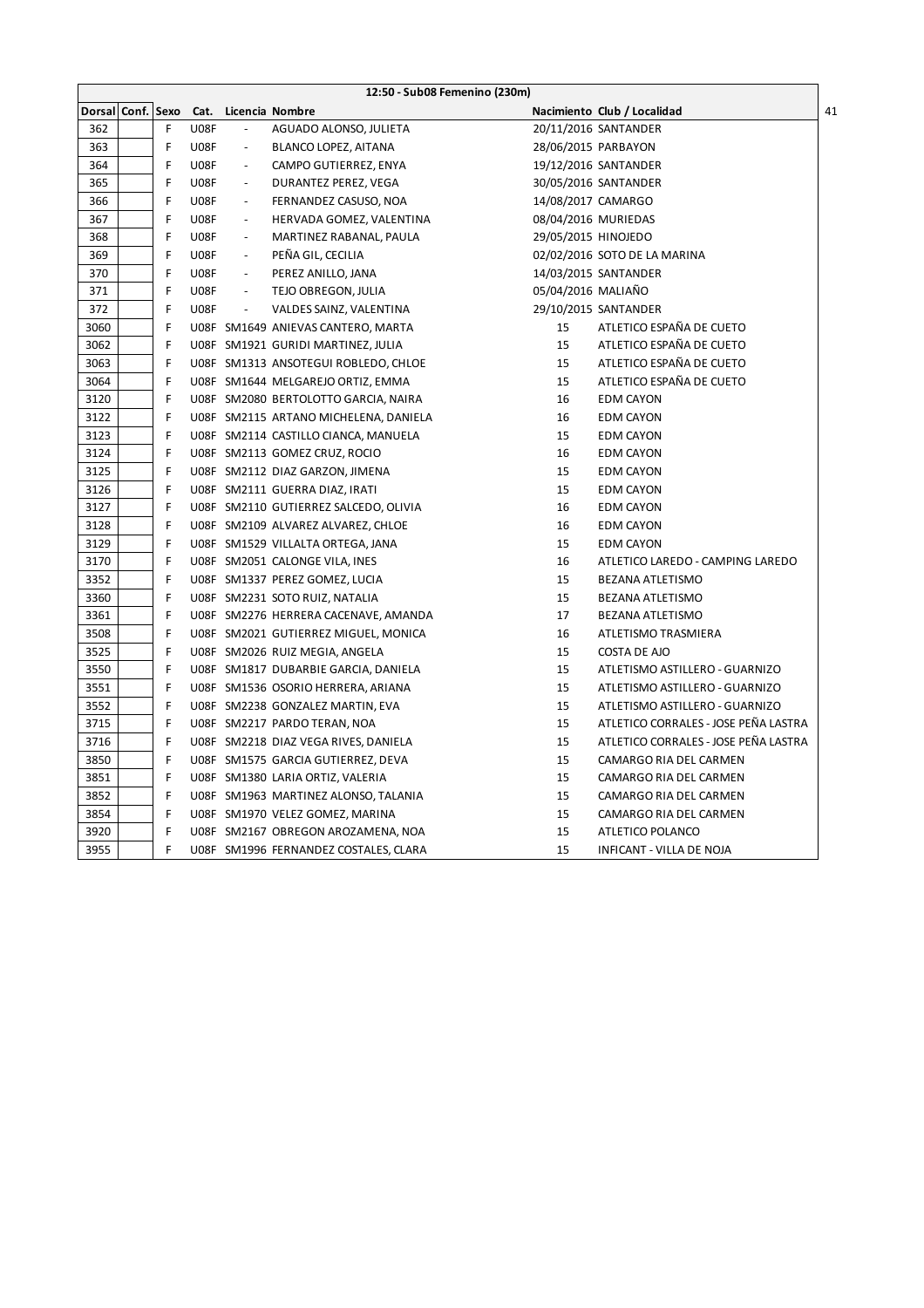|                | 13:05 (1.609m) - Élite Femenino |    |             |      |                                        |    |                                 |    |  |  |
|----------------|---------------------------------|----|-------------|------|----------------------------------------|----|---------------------------------|----|--|--|
|                |                                 |    |             |      | Dorsal Conf. Sexo Cat. Licencia Nombre |    | Nacimiento Club / Localidad     | 15 |  |  |
| 1              |                                 | F  | <b>ELTF</b> |      | S7310 FUENTES-PILA ORTIZ, ZULEMA       | 77 | PIELAGOS                        |    |  |  |
| $\overline{2}$ |                                 | F  | <b>ELTF</b> |      | S7312 PELAYO GONZALEZ, IRENE           | 80 | <b>PIELAGOS</b>                 |    |  |  |
| 3              |                                 | F. | <b>ELTF</b> |      | S10577 FUENTES-PILA ORTIZ, MARGARITA   | 82 | <b>PIELAGOS</b>                 |    |  |  |
| 4              |                                 | F  | <b>ELTF</b> |      | S11257 SAN ROMAN LOPEZ, LYDIA          | 05 | ATLETISMO SELAYA - JOSELIN      |    |  |  |
| 5              |                                 | F. | <b>ELTF</b> |      | S11093 SAN ROMAN LOPEZ, ELSA           | 04 | ATLETISMO SELAYA - JOSELIN      |    |  |  |
| 6              |                                 | F  | <b>ELTF</b> |      | S11156 GARCIA QUIJANO, PAULA           | 01 | <b>CAPEX</b>                    |    |  |  |
| 7              |                                 | F  | <b>ELTF</b> |      | S10653 LASO ABASCAL, MARIA REYES       | 77 | PIELAGOS                        |    |  |  |
| 8              |                                 | F  | <b>ELTF</b> |      | S10441 MARCO OYARZABAL, DOLORES        | 79 | <b>KON SPORTS</b>               |    |  |  |
| 9              |                                 | F  | <b>ELTF</b> | S795 | CAÑIZO GONZALEZ, VALVANUZ              | 96 | <b>PIELAGOS</b>                 |    |  |  |
| 10             |                                 | F. | <b>ELTF</b> |      | S10885 PALACIOS AJA, MERCEDES          | 70 | <b>INFICANT - VILLA DE NOJA</b> |    |  |  |
| 11             |                                 | F  | <b>ELTF</b> |      | S1002 ALCALDE ALCALDE, JUANA           | 72 | ATLETICO ESPAÑA DE CUETO        |    |  |  |
| 12             |                                 | F. | <b>ELTF</b> |      | S11401 FERNANDEZ ALONSO, LUCIA         | 05 | BEZANA ATLETISMO                |    |  |  |
| 13             |                                 | F. | <b>ELTF</b> |      | S11363 MARURI ABAIGAR, MENCIA          | 05 | BEZANA ATLETISMO                |    |  |  |
| 14             |                                 | F  | <b>ELTF</b> |      | S11104 BUSTAMANTE RODRIGUEZ, NATALIA   | 75 | VALLES PASIEGOS - SOBAOS LUCA   |    |  |  |
| 15             |                                 | F  | <b>ELTF</b> |      | S2232 MARIN CAMPOS, MARIA              | 98 | INFICANT - VILLA DE NOJA        |    |  |  |